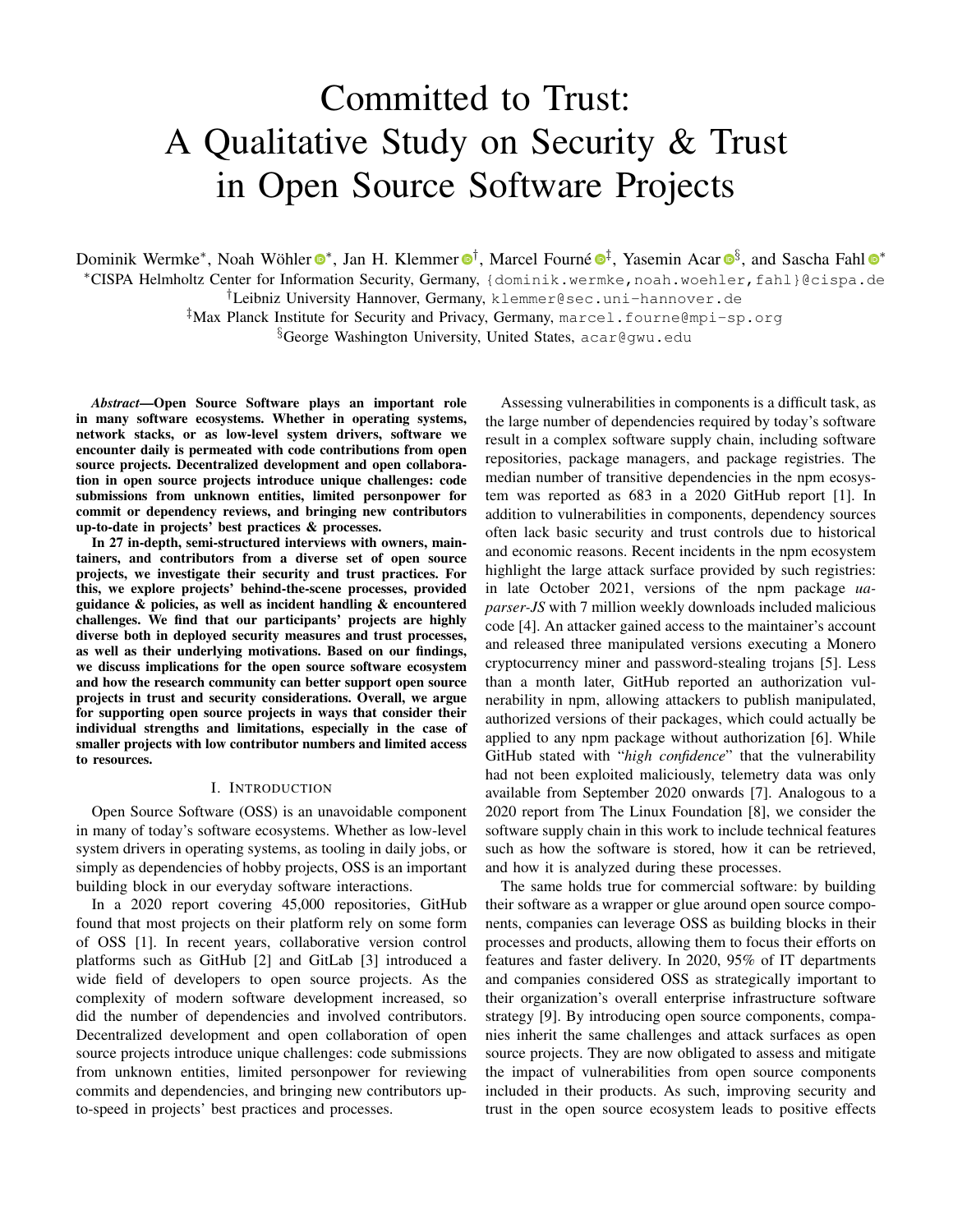down the whole dependency chain for both open source and commercial software.

These chain effects make the open source ecosystem an important field of research for the (security and privacy) community. With the introduction of more developer-centered research approaches arose the need for human-subject research considerations. Recent conflicts between the research and open source communities such as the "*hypocrite commits*" incident in early 2021 highlight the need for more respectful research approaches for investigating security and trust in open source projects [\[10\]](#page-13-0). In this work, we propose a more cooperative approach for researching open source, working together with committers towards a more secure and trustworthy ecosystem, instead of against them.

In addition to security, trust also plays an important role in software development and especially the open source community, as was probably best described in Ken Thompson's Turing Award Lecture "Reflections on Trusting Trust":

"*To what extent should one trust a statement that a program is free of Trojan horses? Perhaps it is more important to trust the people who wrote the software.*" — K. Thompson [\[11\]](#page-13-1).

As to err is only human, we consider contributors as trustworthy if they do not act with malicious intent, not necessarily that they contribute error-free code.

In this work, we aim to shed light on security and trust practices in open source projects — by exploring projects' behind-the-scene processes, provided guidance and security policies, as well as past security challenges and incident handling. We are especially interested in processes that are often not directly visible from the repository data, e. g., trust relationships, incident responses, and the handling of suspicious or malicious contributors. For this, we conducted 27 in-depth, semi-structured interviews with contributors, maintainers, and owners from a diverse set of open source projects.

Our research approach investigates security measures and trust processes in OSS based on the following research questions:

RQ1: *"How are open source projects structured behind the scenes?"* Due to their community-driven nature, open source projects include structures and processes that are not inherently visible on a repository level. We investigate the why and how of behind-the-scenes interactions and decisions, especially in the context of security and trust.

RQ2: *"If and what guidance and policies are provided by open source projects?"* Often changing contributors and loose team structures lead to challenges in distributing projectinternal knowledge in open source projects. We examine guidance and (security) policies provided by open source projects of any size, as well as identify their established roles and responsibilities.

RQ3: *"How do open source projects approach security and trust challenges?"* Open source projects face unique challenges in terms of security and trust due to their open nature, including code submissions from mostly unknown

entities. We investigate which organizational and technical measures open source projects employ to establish trust between contributors and how they react or plan to react to arising security and trust challenges.

This work is structured as follows: After this general introduction (Section [I\)](#page-0-0), we discuss related work in the areas of repository research, interviews in a security context, and open source security and trust (Section [II\)](#page-1-0). We then describe our interview approach (Section [III\)](#page-2-0) and highlight our findings (Section [IV\)](#page-5-0). Finally, we discuss our findings (Section [V\)](#page-11-0) and draw a conclusion (Section [VI\)](#page-12-9).

## <span id="page-1-2"></span>*A. Replication Package*

In line with the effort to support replication of our work and help other researchers build upon it, this publication has a companion website with a full replication package<sup>[1](#page-1-1)</sup> and an artifact repository available.

## II. RELATED WORK

<span id="page-1-0"></span>We present and discuss previous work in three areas: research involving data and artifacts from software repositories, interview studies in a security context, and investigations of security and trust in the open source community. We also put our work into context and illustrate the novel contributions of our research.

Research with Repositories: Open source repositories are an established data source in the (security and privacy) research community. This is corroborated by the large number of available datasets, e. g., of commits [\[12\]](#page-13-2)–[\[14\]](#page-13-3), contributors [\[15\]](#page-13-4), and vulnerabilities [\[16\]](#page-13-5), [\[17\]](#page-13-6), as well as easy access via torrents [\[18\]](#page-13-7), [\[19\]](#page-13-8). Early work describes case studies of then emerging open source projects such as Linux [\[20\]](#page-13-9), Mozilla [\[21\]](#page-13-10), and FreeBSD [\[22\]](#page-13-11). Due to freely accessible code and commits, open source repositories are a common source for vulnerability research, e. g., by matching Common Vulnerabilities and Exposures (CVEs) [\[23\]](#page-13-12), [\[24\]](#page-13-13), tracking vulnerability evolution over time or events [\[25\]](#page-13-14)–[\[28\]](#page-13-15), or for evaluating static analysis tools [\[29\]](#page-13-16)–[\[32\]](#page-13-17). Both Deligiannis *et al.* and Bai *et al.* analyzed drivers in the Linux Kernel [\[33\]](#page-13-18), [\[34\]](#page-13-19). Fixes and patches are essential for ensuring a secure codebase, motivating previous work to investigate fix patterns and phases [\[35\]](#page-13-20)–[\[37\]](#page-13-21). Piantadosi *et al.* linked 337 CVE entries to the corresponding patches, finding that developers who fix vulnerabilities are more experienced than average [\[38\]](#page-13-22). Related research focusing on social aspects investigated collaboration [\[39\]](#page-13-23)–[\[41\]](#page-13-24), gamification [\[42\]](#page-13-25), donations [\[43\]](#page-13-26), and pull requests [\[44\]](#page-13-27)–[\[46\]](#page-14-0). Recently published work investigated repository artifacts such as programming languages [\[47\]](#page-14-1), maintenance [\[48\]](#page-14-2), [\[49\]](#page-14-3), toxicity in comments [\[50\]](#page-14-4), and related metadata [\[51\]](#page-14-5), [\[52\]](#page-14-6).

Unlike previous research focusing on repositories, we are more interested in aspects that are not directly visible on a repository level: trust processes, contributor hierarchy, and security considerations.

<span id="page-1-1"></span><sup>1</sup><https://publications.teamusec.de/2022-oakland-sec-oss/>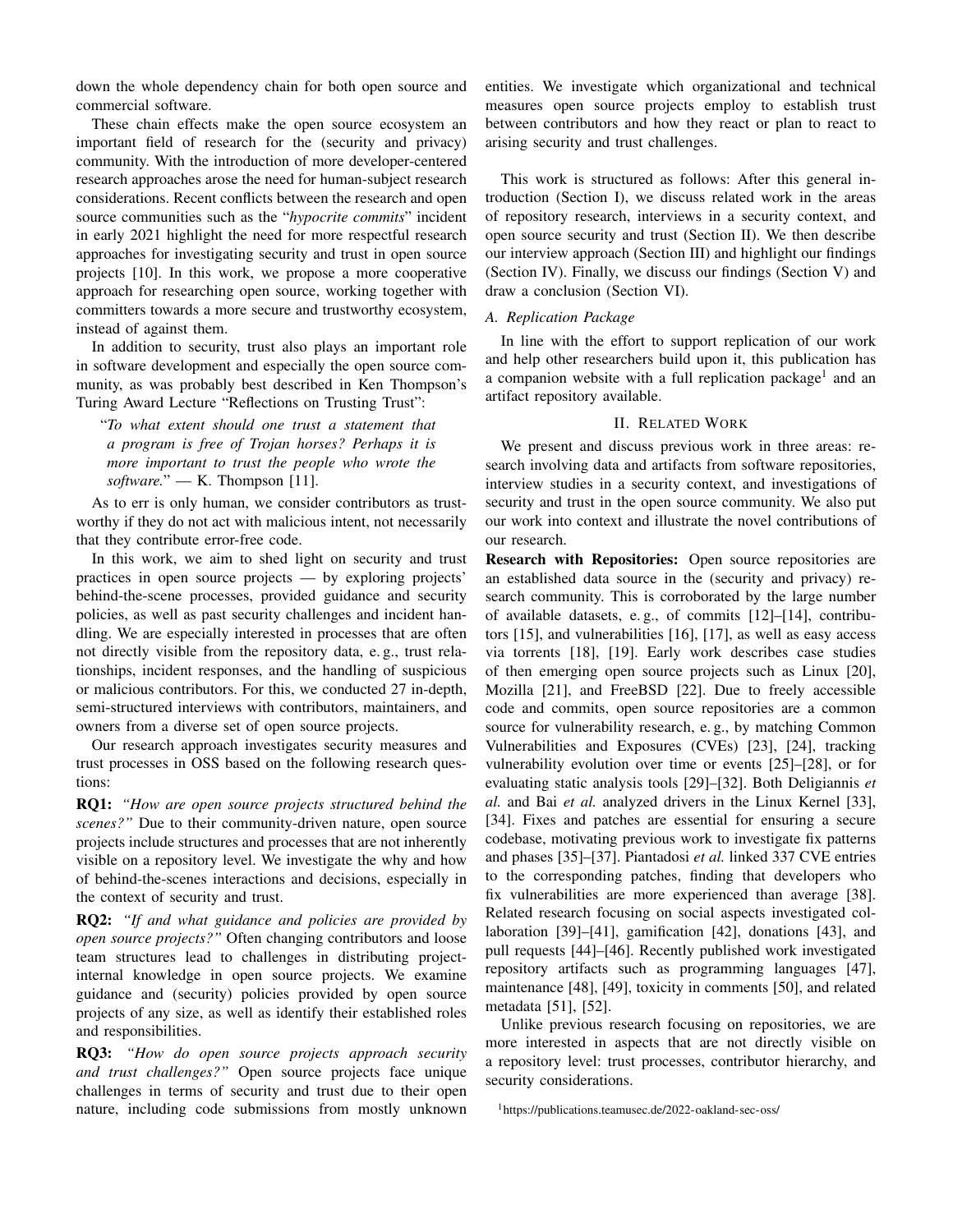Interview Studies in a Security Context: Interview studies are a well-established research approach for in-depth investigations in the (security and privacy) research community. In the past, research has utilized interviews to gain insights into the work and tools of experts such as security professionals [\[53\]](#page-14-7), [\[54\]](#page-14-8), administrators [\[55\]](#page-14-9), [\[56\]](#page-14-10), and security analysts [\[57\]](#page-14-11). Interviews were also conducted to establish the security needs of expert communities such as journalists [\[58\]](#page-14-12), editors [\[59\]](#page-14-13), and victim service providers [\[60\]](#page-14-14). As part of larger studies, interviews allow insights into specific mindsets and approaches, e. g., for encryption tasks [\[61\]](#page-14-15) or Tor usage [\[62\]](#page-14-16). More recently, Gutfleisch *et al.* interviewed developers about security feature considerations in their software development process [\[63\]](#page-14-17). In the context of OSS and communities, Dabbish *et al.* examined the value of transparency for largescale distributed collaborations and communities of practice in interviews [\[39\]](#page-13-23). As part of a larger study, Steinmacher *et al.* conducted semi-structured interviews with 36 developers from 14 different projects, identifying social barriers faced by first-time contributors [\[64\]](#page-14-18). Balali *et al.* interviewed mentors of 10 OSS projects, identifying both challenges and strategies related to recommending tasks for newcomers [\[65\]](#page-14-19).

Similarly, we also decided on in-depth interviews for our research approach to gain detailed insights into participants' perceptions, behaviors, and reasoning.

Security and Trust in the Open Source Community: The open source community faces unique security and trust challenges compared to other ecosystems, making them a valuable subject for research [\[66\]](#page-14-20)–[\[68\]](#page-14-21). Issues and commits are important structural features in the open source community, enabling evaluations of general statistics [\[69\]](#page-14-22), security tactics [\[70\]](#page-14-23), and emotions [\[71\]](#page-14-24). Antal *et al.* investigated commits of Python and JavaScript projects, finding that neither community reacts very fast to emerging security vulnerabilities in general [\[72\]](#page-14-25). Bosu *et al.* analyzed 267,046 code review requests from 10 open source projects, finding that less experienced contributors' changes were 1.8 to 24 times more likely to be vulnerable [\[73\]](#page-14-26). Published identification systems for open source projects include vulnerabilities [\[74\]](#page-14-27)–[\[76\]](#page-14-28) and toxic comments [\[77\]](#page-14-29). Trust is an important factor in public software collaboration. Research directions include trustworthiness measurements [\[78\]](#page-15-0), [\[79\]](#page-15-1) and factors influencing trust [\[45\]](#page-14-30), [\[80\]](#page-15-2), [\[81\]](#page-15-3). In line with our findings, prior research established (quality of) contributions, reputation, and employing organization as important trust factors. Code quality is an important factor for security in open source projects, with previous research investigating aspects such as code reviews [\[82\]](#page-15-4), [\[83\]](#page-15-5), quality assessment models [\[84\]](#page-15-6), and discrepancies between vision and actual implementation [\[85\]](#page-15-7). Due to their important role in the open source ecosystem, committers are the focus of multiple works, e. g., for their pull requests [\[86\]](#page-15-8), their motivations [\[87\]](#page-15-9)– [\[90\]](#page-15-10), or contribution barriers [\[64\]](#page-14-18), [\[91\]](#page-15-11). Other works propose supporting aspects such as approaches for onboarding [\[65\]](#page-14-19), [\[92\]](#page-15-12)–[\[94\]](#page-15-13) and mentoring [\[65\]](#page-14-19), [\[95\]](#page-15-14). Blincoe *et al.* proposed a new method, *reference coupling*, for detecting technical dependencies between projects, finding that most ecosystems

are centered around one project and are interconnected with other ecosystems [\[96\]](#page-15-15). Casalnuovo *et al.* explored the evidence for socialization as a precursor to joining GitHub projects, finding developers preferentially join projects where they have pre-existing relationships [\[97\]](#page-15-16).

While our work utilizes certain repository artifacts to enrich our research, our focus is more on in-depth details from 27 interviews with contributors, maintainers, and project owners. Like previous research, we consider the open source ecosystem to be of major importance to the overall software world and hope to leverage 27 in-depth interviews as first steps towards supporting committers and maintainers in creating secure and trustworthy projects.

#### III. METHODOLOGY

<span id="page-2-0"></span>In this section, we provide an overview of our study approach and the structure of the semi-structured interviews. We also detail the qualitative coding process, report on our data collection and ethical considerations, and discuss the limitations of our work.

#### <span id="page-2-1"></span>*A. Study Setup*

To gain insights into the inner workings of open source projects, we conducted semi-structured interviews ( $n = 27$ ) with contributors, maintainers, and owners of open source projects between July and November 2021. We decided on in-depth interviews as our research approach, as we were especially interested in processes that are often not directly visible from the repository data, e. g., trust relationships, incident responses, and the handling of suspicious or malicious contributors.

Interview Guide: We based the initial interview guide on our exploratory research questions. We also considered concepts investigated in previous related work and adapted them to our more in-depth interview approach. To establish additional areas of research and for feedback, we consulted and piloted the interview guide with open source contributors from our professional network. For the participants' convenience, we created both English and German versions of the interview guide, keeping both in sync during the study. During the study process, we continually iterated the interview guide based on the conducted interviews and the collected participant feedback. Changes were limited to the addition of a few follow-up questions and minor structural modifications, reaching saturation without any changes past the  $15<sup>th</sup>$  interview. Our full interview guides in English and German are included in the replication package (cf. Section [I-A\)](#page-1-2).

Recruitment and Inclusion Criteria: We based our recruitment approach around reaching as many diverse OSS projects as possible. We decided on utilizing multiple recruitment channels to better reach a diverse set of projects from different historical and structural contexts: via our professional network, project- or technology-associated communication channels such as mailing lists, Discord instances, or IRC servers, as well as via contact details on public repository websites like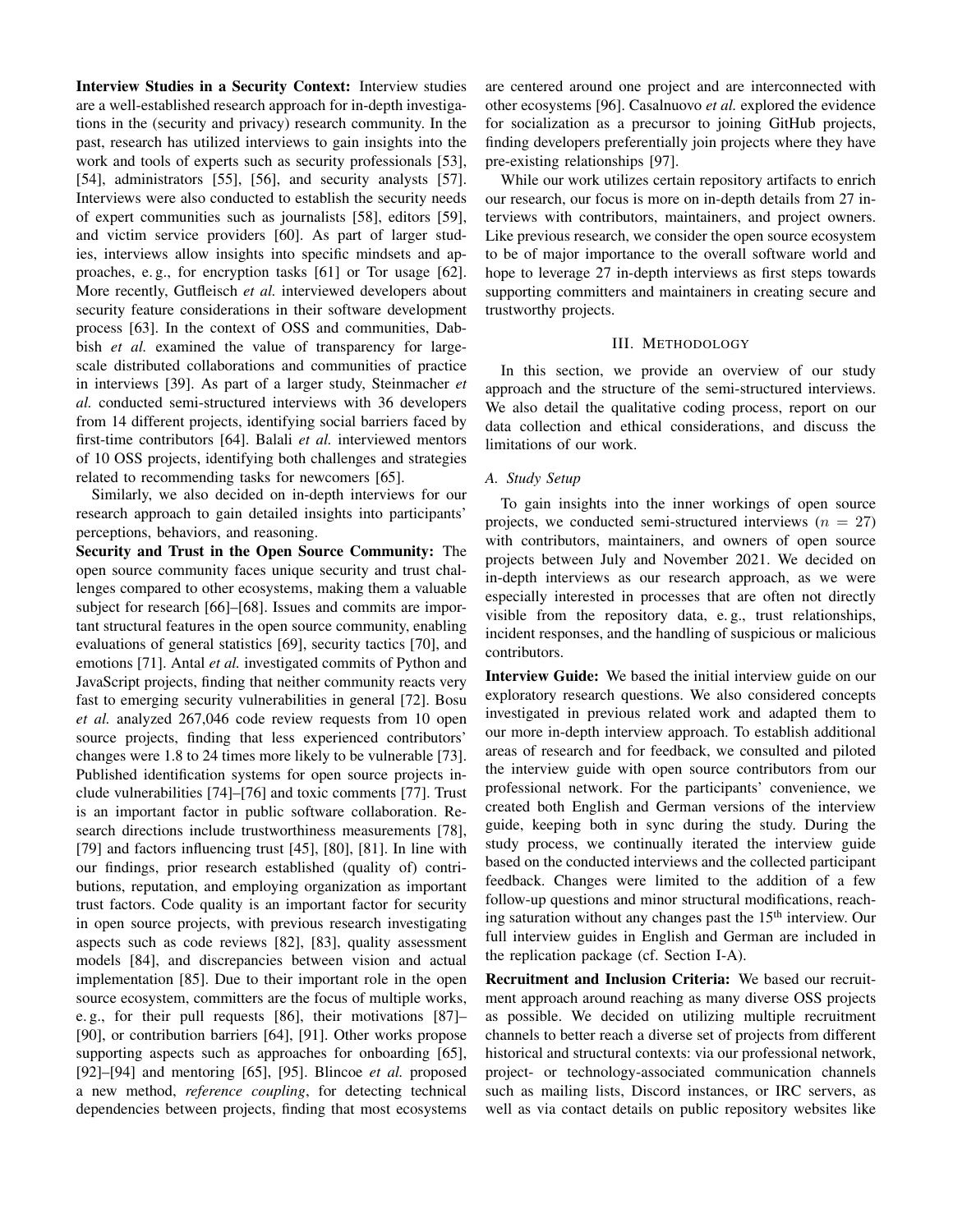<span id="page-3-0"></span>TABLE I: Detailed overview of interviewed contributors, their project background, as well as some project metadata. For reporting, participants were assigned an alias. We only report binned project metrics to preserve both our participants' and their projects' privacy.

| <b>Alias</b>     | <b>Interview</b> |                 |                  |                              | Project <sup>1</sup> |                     |                           |
|------------------|------------------|-----------------|------------------|------------------------------|----------------------|---------------------|---------------------------|
|                  | Language         | <b>Duration</b> | $\text{Codes}^2$ | <b>Recruitment Channel</b>   | <b>Commits</b>       | <b>Contributors</b> | Category                  |
| P <sub>0</sub> 1 | German           | 0:40:49         | 68               | Professional Network         | $100,000+$           | $10+$               | <b>Operating System</b>   |
| P <sub>02</sub>  | German           | 1:03:51         | 76               | Professional Network         | $1.000+$             | $10+$               | Secure Messenger          |
| P <sub>0</sub> 3 | German           | 0:53:49         | 57               | Contact Email                | $10,000+$            | $100+$              | Virtualization/Containers |
| P <sub>04</sub>  | English          | 0:33:59         | 62               | <b>Communication Channel</b> | $100+$               | $10+$               | JavaScript Libraries      |
| P <sub>05</sub>  | English          | 0:36:35         | 42               | <b>Contact Email</b>         | $1.000+$             | $100+$              | Code Editor               |
| P <sub>06</sub>  | English          | 0:55:20         | 70               | <b>Communication Channel</b> | $100+$               | $10+$               | JavaScript Libraries      |
| P <sub>07</sub>  | English          | 0:33:16         | 54               | <b>Contact Email</b>         | $100+$               | $10+$               | <b>NET Libraries</b>      |
| <b>P08</b>       | English          | 1:06:18         | 67               | <b>Contact Email</b>         | $100,000+$           | $100+$              | <b>Operating System</b>   |
| P <sub>09</sub>  | English          | 0:30:37         | 95               | <b>Contact Email</b>         | $10,000+$            | <10                 | Version Control System    |
| P10              | English          | 0:23:35         | 36               | <b>Contact Email</b>         | $10,000+$            | $100+$              | <b>GUI Tool</b>           |
| P11              | English          | 1:08:13         | 101              | <b>Contact Email</b>         | $10,000+$            | $1,000+$            | Orchestration             |
| P <sub>12</sub>  | German           | 0:35:12         | 61               | Professional Network         | $10,000+$            | $100+$              | Network Security Monitor  |
| P <sub>13</sub>  | English          | 0:29:23         | 39               | Contact Email                | $10,000+$            | $100+$              | Scientific Computing      |
| P14              | English          | 0:19:44         | 38               | <b>Communication Channel</b> | $1,000+$             | $10+$               | Cryptocurrency Exchange   |
| P <sub>15</sub>  | German           | 0:26:32         | 44               | <b>Communication Channel</b> | $10,000+$            | $100+$              | <b>Operating System</b>   |
| P <sub>16</sub>  | English          | 0:46:19         | 48               | <b>Contact Email</b>         | $10,000+$            | $100+$              | Code Analysis             |
| P17              | English          | 0:44:14         | 57               | <b>Contact Email</b>         | $1.000+$             | $1,000+$            | JavaScript Libraries      |
| P18              | English          | 0:32:46         | 45               | Project Website              | $1.000+$             | $10+$               | Scientific Computing      |
| P19              | German           | 0:40:59         | 40               | <b>Communication Channel</b> | $1,000+$             | $10+$               | Scientific Computing      |
| P <sub>20</sub>  | German           | 0:38:14         | 63               | <b>Communication Channel</b> | $10,000+$            | $100+$              | Network Protocol          |
| P21              | English          | 0:38:25         | 43               | <b>Contact Email</b>         | $1,000+$             | $100+$              | Virtualization/Containers |
| P <sub>22</sub>  | English          | 0:37:09         | 73               | <b>Contact Email</b>         | $1,000+$             | $100+$              | Data Format               |
| P <sub>23</sub>  | English          | 0:23:19         | 62               | <b>Contact Email</b>         | $10,000+$            | $100+$              | Virtualization/Containers |
| P <sub>24</sub>  | English          | 0:39:35         | 57               | <b>Contact Email</b>         | $100+$               | $100+$              | Orchestration             |
| P <sub>25</sub>  | English          | 0:52:23         | 83               | Project Website              | $10,000+$            | $1,000+$            | <b>Operating System</b>   |
| P <sub>26</sub>  | English          | 0:33:23         | 59               | <b>Contact Email</b>         | $10,000+$            | $100+$              | Scientific Computing      |
| P <sub>27</sub>  | English          | 0:37:52         | 78               | <b>Contact Email</b>         | $1,000+$             | $100+$              | Scientific Computing      |

<sup>1</sup> If multiple projects: largest project covered in the interview.  $2$  Total number of codes assigned to the interview after resolving conflicts.

GitHub. See also Table [I](#page-3-0) for an overview of interviewed participants and corresponding recruitment channel.

Aside from our professional network and well-known open source projects, we utilized GitHub as a platform for selecting and contacting open source projects. We focused on GitHub, as it is widely used in the open source community and provides relevant metrics for gauging the activity as well as popularity of a project. We created our initial dataset based on data from July 2021, consisting of code repositories that received at least 40 commits from at least 20 distinct committers in the previous six months and gained new committers in July 2021. Our intent was to exclude inactive projects or small projects without contributors, for which our inquiry would either not reach active contributors or in which trust processes are irrelevant. The detailed selection process and criteria are described in the replication package (cf. Section [I-A\)](#page-1-2) and Appendix (cf. Appendix [A\)](#page-15-17). We then joined popularity and activity indicators to a combined ranking and divided the set of projects into quartiles, from which we then iteratively selected and contacted projects until we reached interview saturation:

- 1) *Communication Channel.* If the project provided a public communication channel such as a Slack workspace, Discord server, or Gitter chat, we asked the administrators for permission to post a call for participants.
- 2) *Contact Email.* Otherwise, we either contacted the project's contact email or the project's top contributor

by number of commits in the past year via their public email address.

In addition to these channels, we asked our participants for their recommendations of interesting or unique open source projects, which we then contacted via the approaches described above.

Due to the previous filtering, we did not require any additional eligibility criteria from our participants beyond stating that we were looking for people involved in OSS. In total, we recruited 27 participants from equally as many distinct projects.

Interview Procedure: We conducted the 27 interviews in a lead/backup interviewer configuration between July and November 2021. To afford our participants a high level of comfort during the interview, we offered them the choice to conduct the interview either in English or German, as all interviewing researchers were proficient in both languages. We conducted the majority of interviews via our self-hosted Jitsi instance, though a few interviews were conducted via Zoom or the participant's service of choice. Interviews were advertised as lasting between 30–45 minutes in total, with the interview part lasting a median of 00:37:52 minutes.

The different interview sections were introduced with an open, non-leading question, allowing participants to elicit their own thoughts and reactions on their terms. Only if specific points were not addressed, we followed up with a more spe-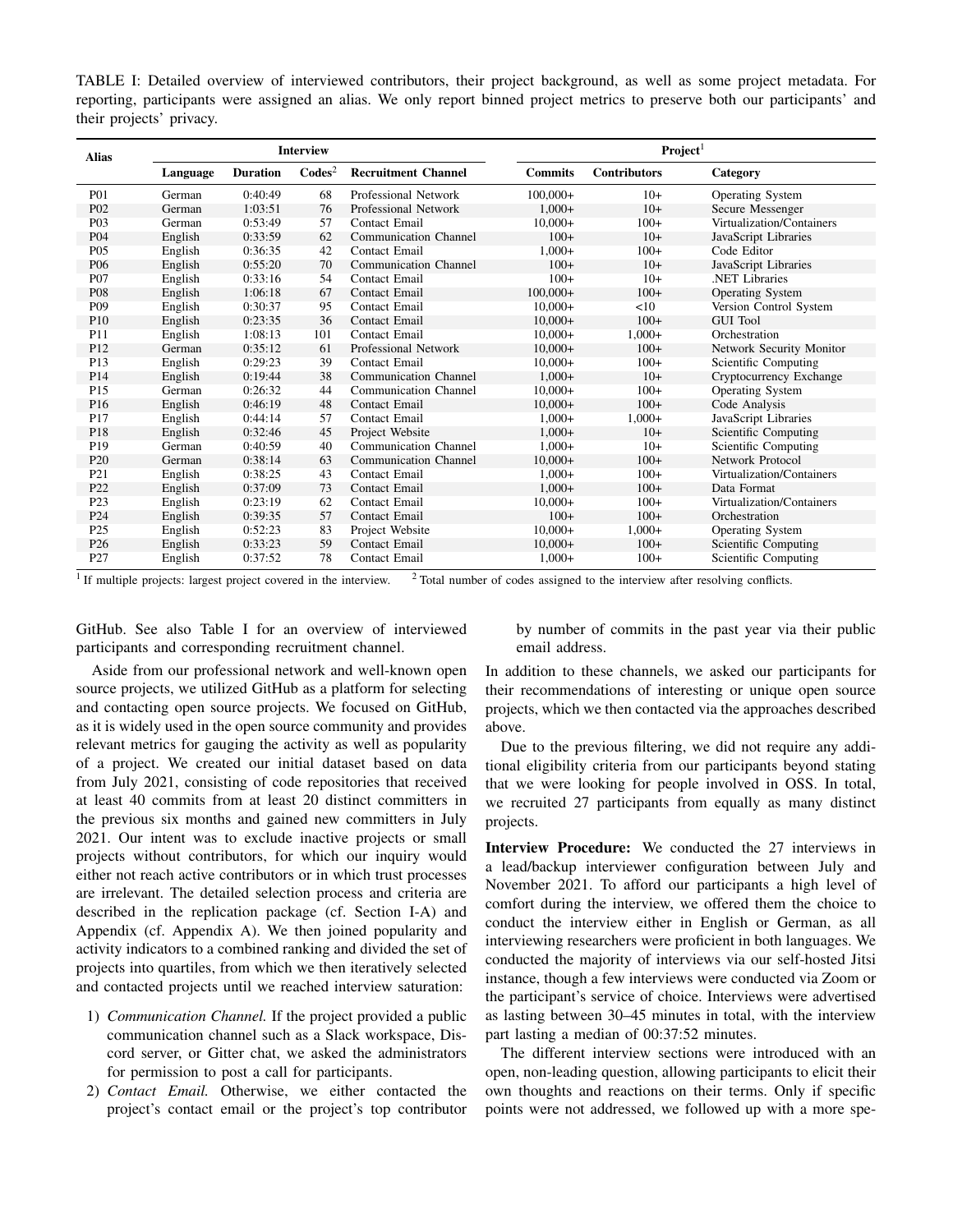<span id="page-4-0"></span>

Fig. 1: Illustration of the flow of topics in the semi-structured interviews. In each section, participants were presented with general questions and corresponding follow-ups, but were generally free to diverge from this flow at will.

cific, non-leading sub-question. Interviewers were specifically instructed not to impart a sense that the project's security or insecurity was being judged and to not prime participants' answers in other ways.

#### *B. Interview Structure*

We outline our semi-structured interview structure below and in Figure [1.](#page-4-0) For reporting, we group the interview into eight sections, each consisting of 1–4 opening questions, corresponding follow-up questions, and in some cases additional nudges.

Before the actual interview part, we gave a short introduction of involved institutions and our motivations. We specifically highlighted to participants that our goal is not to judge the security of their projects, that it is okay not to be aware of all aspects of a project, and that we are explicitly interested in their personal thoughts and opinions. We went over how we intend to collect and handle the interview data and obtained the participant's consent for recording and data handling.

1. Project Demographics: The interview opens with a general question section about the project and our participant's relation to it. This section is intended both to ease nervous participants into the interview as well as establish some initial context to later combine with actual repository data. We report the demographics and combined data in Section [IV-A](#page-6-0) and Table [I.](#page-3-0) 2. Security Challenges: The "*Security Challenges*" section explores past security challenges encountered by our participants, as well as their opinion of a recent research conflict. To open this section with an example of a recent incident and to ease participants into this sensitive topic, we queried them about, and if necessary introduced them to, the "*hypocrite commits*" incident from early 2021 [\[10\]](#page-13-0), [\[98\]](#page-15-18), [\[99\]](#page-15-19). The incident is a recent, widely publicized example of wellintentioned actions resulting in potentially adverse outcomes. We selected this incident because we suspected that projects are more familiar with well-intentioned commits turning sour, compared to straight-up malicious attacks. We report these results in Section [IV-B.](#page-6-1)

3. Guidance and Policies: The "*Guidance and Policies*" section establishes guidance provided for and policies enforced by participants' projects. Follow-ups for guidance included specific guidance for infrastructure, programming style, and cryptography usage. Follow-ups for policies included the (coordinated) disclosure approach of the project, potential policies for handling security incidents, and policies for security aspects such as enforced (security) reviews. We report these results in Section [IV-C.](#page-6-2)

4. Project Structure: The "*Project Structure*" section investigates behind-the-scenes structures and processes in the project. Specifically, we were interested in structures that are often not directly visible from repository artifacts, such as how build and deploy steps are set up, who controls them, and how the related secrets are managed. We also included follow-ups for supply chain handling such as selection criteria and vulnerability checks for dependencies. Lastly, we asked participants about additional infrastructure such as project websites and communication tools, as well as who controls these resources. We report these results in Section [IV-D.](#page-7-0)

5. Releases and Updates: The "*Releases and Updates*" section explores release mechanisms within the project as well as how end users or downstream dependencies receive updates to the latest version, with a special focus on securityrelevant fixes. In particular, we were interested in release schedules, whether there were guidelines in place regarding the deprecation of older (insecure) versions, as well as if and how release binaries are secured. We report these results in Section [IV-E.](#page-8-0)

6. Roles and Responsibilities: The "*Roles and Responsibilities*" section establishes the contributor hierarchy and security roles of the project. We were especially interested in how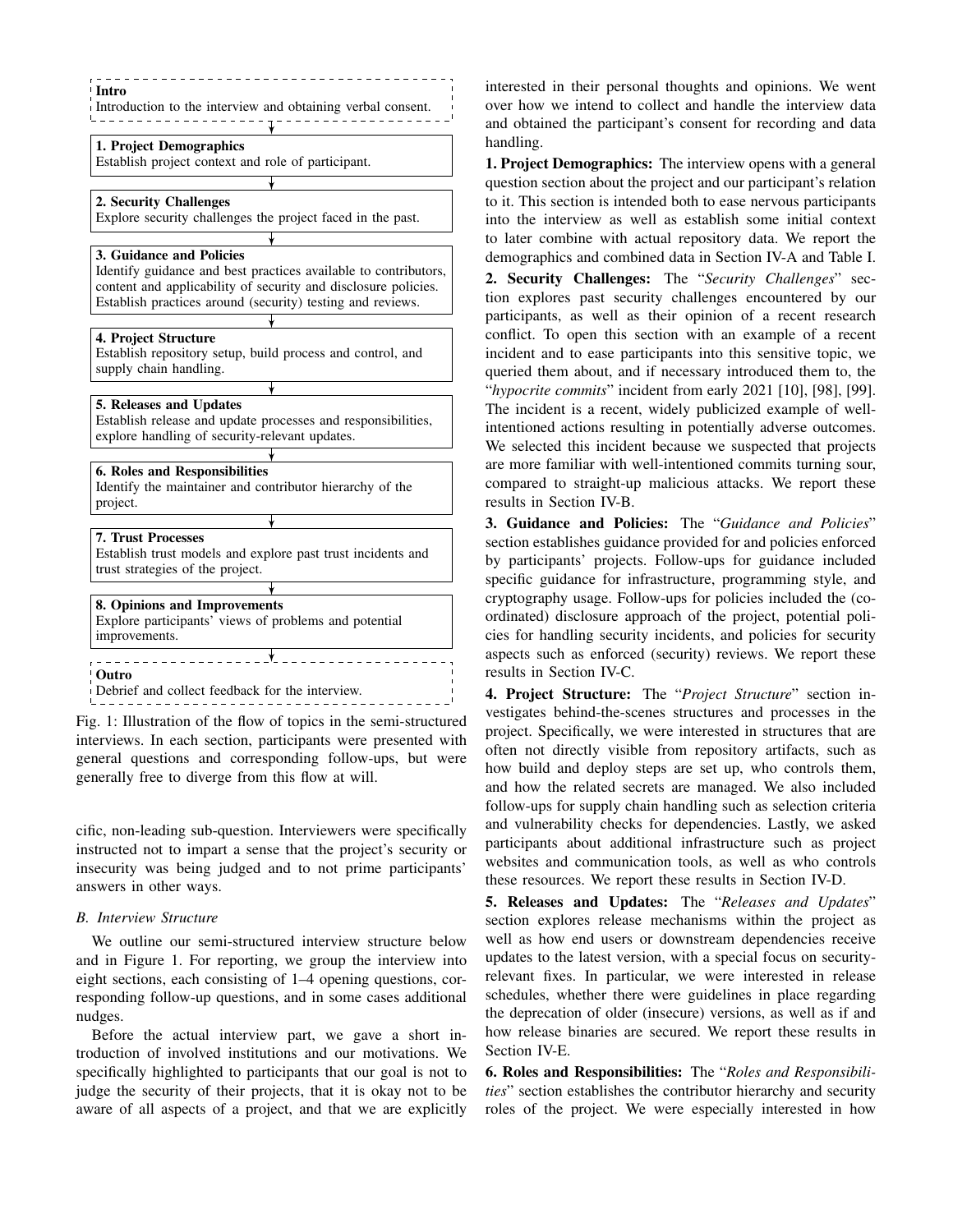decisions are formed and whether security-specific roles are assigned. We report these results in Section [IV-F.](#page-9-0)

7. Trust Processes: The "*Trust Processes*" section considers established trust models in the project and how recently onboarded contributors can become trusted members. Followups included questions about identity checks or the mandatory signing of Contributor License Agreements (CLAs). Additionally, we asked the participants about past trust incidents and, if applicable, what their mitigation strategy looked like. In cases without such an incident, we asked participants about their opinion on what would happen if an incident occurred. We report these results in Section [IV-G.](#page-10-0)

8. Opinions and Improvements: The "*Opinions and Improvements*" section aims to elicit participants' personal opinions and beliefs about current open source practices regarding security and trust and how they would personally approach improving the status quo. We report these results in Section [IV-H.](#page-11-1)

After the interview part, we debriefed the participants and collected additional feedback regarding covered topics and suggestions for interesting or unique open source projects to contact.

# *C. Coding and Analysis*

For our study with interviews and repository artifacts, we evaluated both qualitative and quantitative data points. We recorded the interviews digitally, transcribed them via a GDPR-compliant service, and manually reviewed all transcripts for potential mistakes.

We analyzed all interview answers in an iterative opencoding approach [\[100\]](#page-15-20)–[\[102\]](#page-15-21). All researchers together established an initial codebook based on the interview guide and interview impressions. Three researchers then iteratively coded the interviews in multiple rounds, resolving conflicts by consensus decision or by introducing new (sub)codes after each iteration. We continued with our iterative coding approach until no new codes or themes emerged [\[103\]](#page-15-22), [\[104\]](#page-15-23). This approach does not necessitate the reporting of intercoder agreement, as each conflict is resolved when it emerges (resulting in a hypothetical final agreement of 100%). In total, we assigned 1618 codes after resolving, resulting in a median of 59 codes per interview. The final codebook is included in our replication package described in Section [I-A.](#page-1-2)

# *D. Ethical Considerations and Data Protection*

This experiment was approved by the human subjects review board (IRB equiv.) of our institution. Research plan, study procedure, and all involved parties adhered to the strict German data and privacy protection laws, as well as the EU General Data Protection Regulation (GDPR). In addition, we modeled our study to follow the ethical principles of the Menlo report for research involving information and communications technologies [\[105\]](#page-15-24). All documents with personally identifiable data according to the GDPR were stored in a secure cloud collaboration software suite and were encrypted at rest and in transit. The transcription service we leveraged is based in the EU and fully complies with the GDPR. Our research approach agrees with the Researcher Guidelines for the Linux developer community introduced in response to the "*hypocrite commits*" incident in late March 2022, after the conclusion of our work [\[106\]](#page-15-25).

We encouraged potential participants to familiarize themselves with consent and data handling information on a study website before agreeing to any interview participation. We obtained informed consent from all participants for participation in the study and having their interview's audio recorded. We contacted participants with a preprint and gave them an opportunity to suggest changes or veto this work in its current form. Before, during, and after the interview, (potential) participants were able to contact us at listed contact addresses for any questions or additional information. We consider the interview questions regarding certain security incidents to be of sensitive nature and explicitly highlighted to the participants that they could skip questions or terminate the interview at any time. Our participants did not receive any compensation, since we surmised that open source contributors likely would be more inclined to volunteer their time to research if they act out of intrinsic motivation.

#### *E. Limitations*

Our work includes a number of limitations typical for this type of interview study and should be interpreted in context. In general, self-report studies may suffer from several biases, including over- and under-reporting, sample bias, and socialdesirability bias. We do note that our sample is a convenience sample and that our participants are not necessarily representative of contributors in the open source ecosystem. It is possible that contributors who agreed to speak with us are more (or less) security-conscious than those who declined.

During sampling, we focused on projects providing an English *Readme* document. We also offered and conducted seven interviews in German for participants' convenience. Thus, we can offer no direct insight regarding the generalizability of our results w.r.t. non-English and non-German speaking open source contributors. During modelling of our study, we decided that this was an agreeable trade-off, with English serving as the "*working language*" of the international open source community, likely allowing us to communicate with a meaningful set of contributors.

Certain questions, e. g., about security and trust incidents, can be considered to be of sensitive nature. To reduce socialdesirability bias in answers, we specifically highlighted to participants that we were only interested in information about their projects and not judging their security approaches and processes in any way. We also instructed participants that they were able to skip questions or to terminate the interview for any reason at any time.

#### IV. RESULTS

<span id="page-5-0"></span>In the following section, we report and discuss results for 27 semi-structured interviews with open source contributors,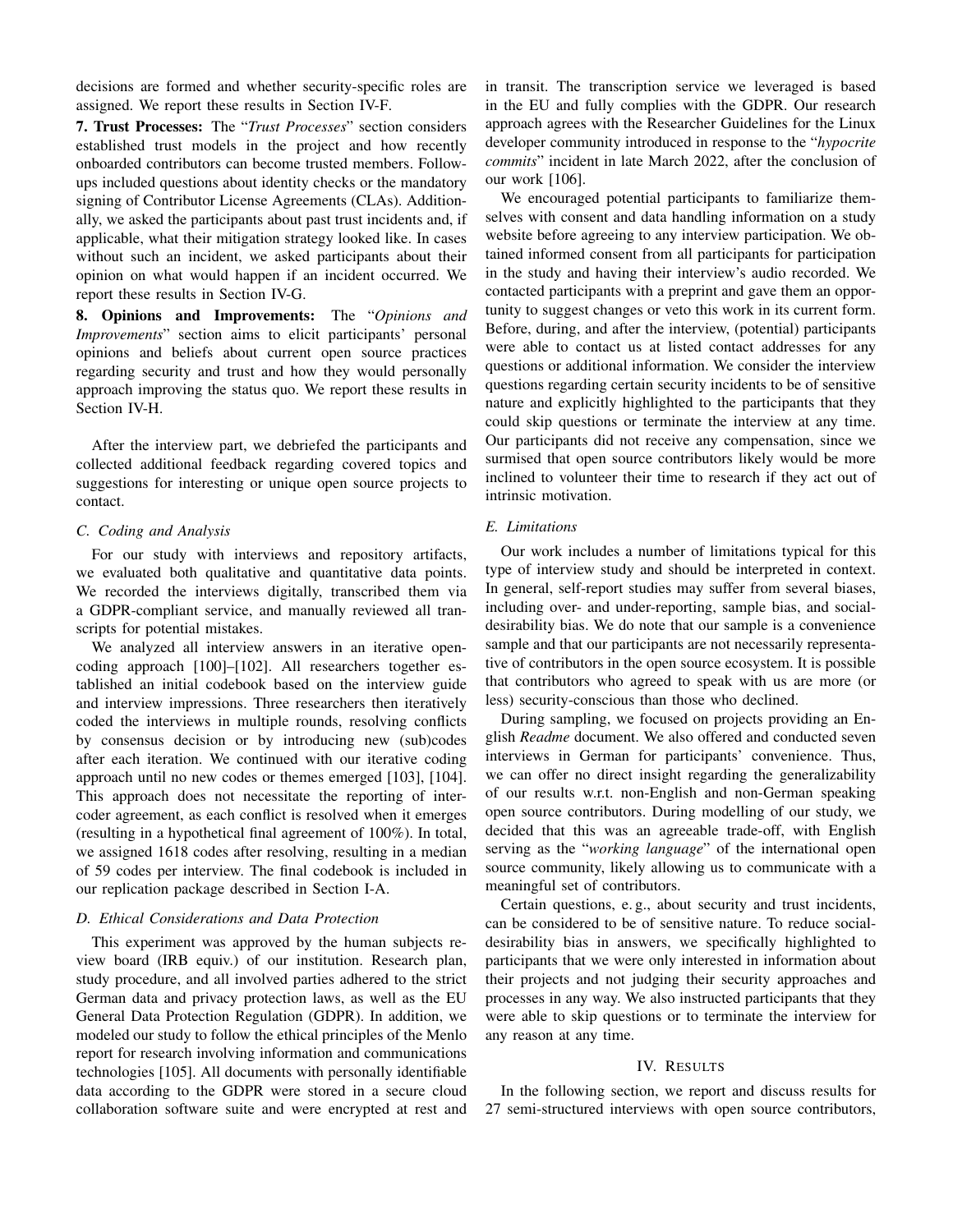maintainers, and owners. In our reporting, we mostly adhere to the structure of the interview guide described in Section [III-A](#page-2-1) and summarize our key findings after each question block. We report participants' quotes as transcribed, with minor grammatical corrections and omissions marked by brackets ("*[. . .]*"). Quotes from German interviews were translated to English by native German speakers.

## <span id="page-6-0"></span>*A. Project Demographics*

In total, we interviewed 27 valid participants. In addition to this section, we report general interview and project demographics in Table [I.](#page-3-0) As it is common in the open source community to be involved in multiple projects, we encouraged our participants to talk about the projects they considered most relevant during the interview. For the collected quantitative data, we considered the largest project mentioned during the interview, as a trade-off between concise reporting and applicability.

Due to our recruitment approach aiming for a high diversity in projects, our participants reported a wide range of projects and backgrounds, ranging from operating system components, over libraries, to scientific computing frameworks. For each individual participant, we report project categories and commits of the largest project they mentioned in Table [I.](#page-3-0) Project contributors are often highly distributed, with five of 27 participants reporting to know other contributors only virtually. E. g., as P17 reported: "*Everybody that I've encountered has just been virtually: I can see the profile picture of some people, and that's the only image I have of them.*" (P17). Although this does not seem to impair collaboration: "*But to be honest, I don't really mind. As long as one has the same interests, it's still easy to collaborate if you have the same goal.*" (P17). At the other extreme, four participants mentioned very close connections such as working at the same company or university. We sorted our participants into their highest project role with a roughly ascending order of responsibility: contributors (4), maintainers (3), team leaders (7), and founders or owners (9).

Overall, we found our participants to be more experienced than we expected, often having been involved for multiple years and possessing high-level commit rights. We assume this high level of experience was due to our recruiting focusing on "expert channels" such as project-specific communication channels or dedicated contact addresses, as well as being referred further up in projects until reaching founders and owners.

Summary: Project Demographics. The majority of our participants are highly experienced in the open source environment, often with multiple years of work and highlevel commit rights.

## <span id="page-6-1"></span>*B. Security Challenges*

In this section, we explore past security challenges encountered by our participants as well as their opinion of the widely reported "*hypocrite commits*" incident. More than half (16) of our participants reported never having encountered a direct security incident in the past. The most commonly reported security challenges (that did not necessarily lead to an incident) included: suspicious or low quality commits (15) and vulnerabilities introduced by dependencies (8). Overall, our participants seem to be mostly ambivalent about potentially malicious commits: "*I mean, there's definitely been people that have intentionally tried to put malicious code in projects, but it's always very easy to spot immediately. It's like those spam emails where they have bad grammar and stuff.*" (P06). Same holds true for vulnerabilities in dependencies, which apparently often turn out to be false positives or to be irrelevant for participants' projects:

"*Most of the time, the vulnerabilities I deal with are transitive dependencies, have a CVE, and 99.99 percent of the time, they are false positives for every other use case: it's a real vulnerability in the dependency, but it's not in the way almost anyone uses it.*" — P06.

The majority of our participants were aware of the "*hypocrite commits*" incident in early 2021 (23 of 27). For the remaining four, we provided a short, factual summary of the incident during the interview. Of the 16 participants with a generally negative opinion of the incident, many considered the research approach as outright malicious: "*[t]he shocking and surprising part was, that an academic institution would essentially do evil and justify it by saying that the ends justify the means.*" (P06). This is likely a misconception, as the researchers stated that they did not intend to, and objectively did not, introduce any vulnerability in Linux [\[10\]](#page-13-0). Of the remaining participants with a mixed (7) or no opinion (4), some considered the research approach similar to that of a "*White Hat Hacker*", although with a flawed execution. E.g., "*I do understand both sides of this [. . .] It would be much better if this kind of research was done in cooperation with somebody at the Linux kernel, who knew that it's happening and without disclosing that to a lot of people.*" (P11). We could not identify a single participant with an outright positive opinion of the incident. We assume this skew was likely exaggerated by the generally negative, sometimes misinformed reporting by open source aligned news sources and communities.

Summary: Security Challenges. Only few projects have experienced an outright security incident, although many of our participants were familiar with suspicious or low quality commits as well as potential vulnerabilities introduced by dependencies. The majority of our participants were generally aware of the "*hypocrite commits*" incident and had an overall negative opinion of the research approach.

#### <span id="page-6-2"></span>*C. Guidance and Policies*

In this section, we examine guidance and best practices provided by the projects, as well as the content and applicability of security and disclosure policies.

Guidance: Most commonly, our participants mentioned guidance for contributing to the project (14) and programming language-specific guidance such as style guides (13), followed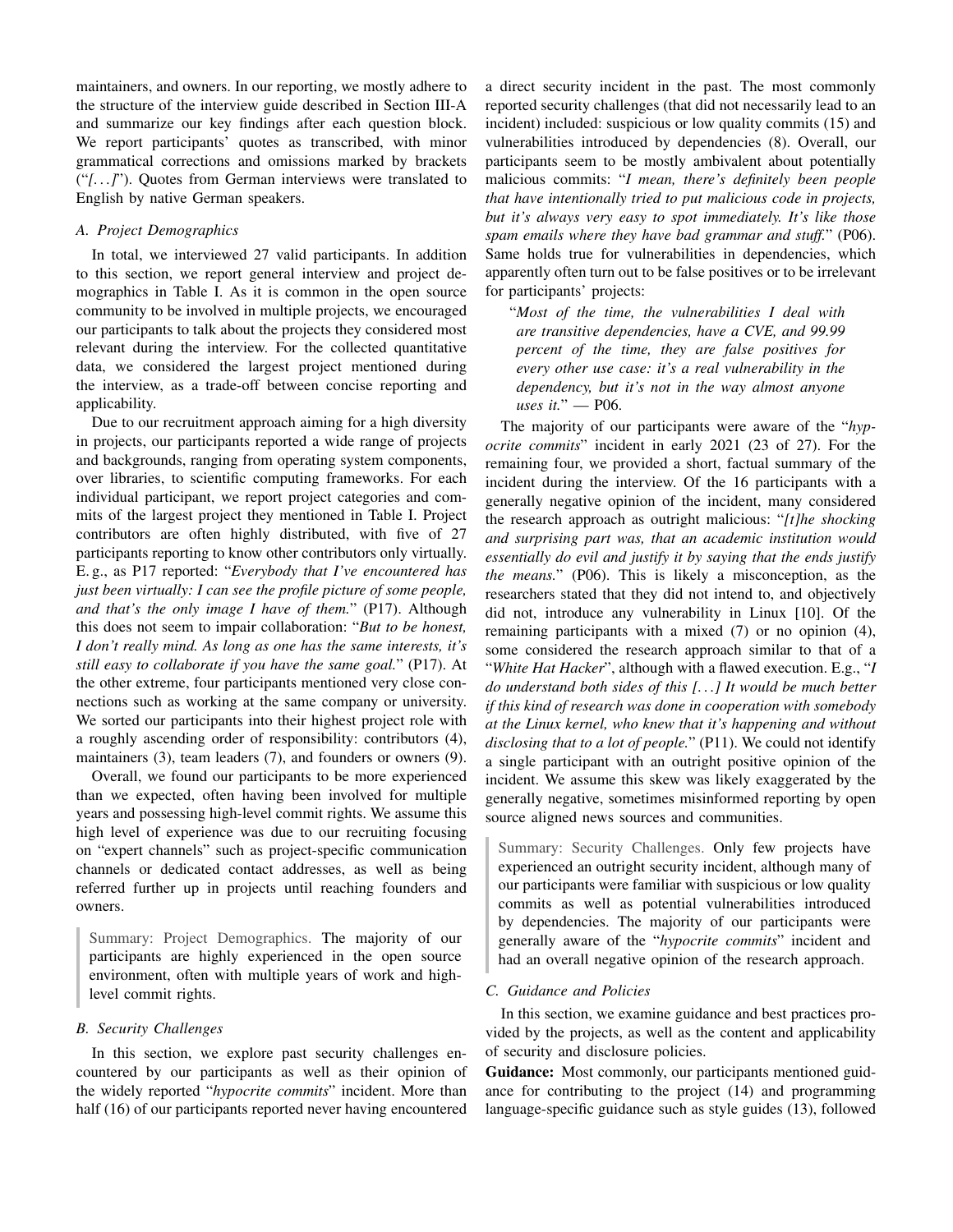by general guidance for project setup and infrastructure (8). As reasons for not providing specific guidance documents, participants mention time and money constraints: "*Somebody would have to write the guide, and I am the only one who can write it. I mean, there is nobody paid to write it and I am also not paid to write it.*" (P26). More generally, our participants are somewhat divided in their opinions of the helpfulness of guidance for their projects, ranging from very positive: "*I personally think that documentation is one of the most important aspects of an open source project, both for users and also developers.*" (P27), to less helpful, as for P02's project: "*I'm also honestly not quite sure that's really that helpful [. . .] Of course, it's quite nice to have overviews and stuff like that somewhere, but there aren't too many people who then read something like that.*" (P02). Instead, P02 mentions that they prefer to coach new contributors: "*Most of the people who are interested show up in the communication channels. And then it depends on [project members] being communicative by helping the other person.*" (P02). Similarly, P11 mentions an approach outside of classical guidance documents: "*We answer very detailed answers to questions of users, which then become the kind of searchable result of answers for guides, including security fixes.*" (P11). This difference in approaching guidance appears to be between projects with a more technical developer audience preferring coaching or static testing, vs. projects with less technical contributors such as scientists preferring extensive guidance, although our interview coverage of these aspects was too low to statistically confirm this.

Security Policies: Next, we were interested in the content and applicability of our participants' security and disclosure policies. Of our 27 participants, eight mention that their projects do not have specific security policies. P06 offers one possible explanation for this:

"*So in the same way as people don't make a security policy on their repo unless something pushes them to do it or unless they have a security incident, people aren't going to document security best practices unless they've had a problem. Part of that is because they may not know to do so. But part of that is also because is there a need?*" — P06.

The most commonly mentioned security policy aspect (10) was related to providing a security-specific contact for the project and/or to a dedicated security team. Less common security policies include air gapping: "*The policy of [the project] is that any released software has to be built on a machine controlled by the release manager.*" (P11) and programming language-specific policies: "*Everything that is related to crypto or network code or parsing and so on is all written in Rust. That's already a kind of policy.*" (P02).

Only four of our participants explicitly mentioned not having any form of disclosure policy or security contact. Disclosure approaches mentioned by the other participants included a policy or plan for coordinated disclosure (10), private channels for disclosure (5), and plans for full disclosure, e. g., as public issue (2). The often heated debate regarding coordinated disclosure in open source projects extends to our participants: "*[the projects] say: we're just putting our users at too much risk. We're not sitting on patches, the people out there have installations on the front line, and because somebody likes to coordinate something, we're not waiting three months longer.*" (P01).

Testing and Reviews: Being closely related to policies, we also queried our participants about their security testing and review setup, with many participants mentioning automated tests and mandatory reviews: "*There are standard practices like there is a test suite, we've unit tests, integration tests, and as soon as we find any bugs or you write regression tests and there are codes, there's peer reviews of our codes and larger reviews of bigger PRs as well.*" (P05).

Summary: Guidance and Policies. Our participants appear to diverge in their opinions regarding the helpfulness of (written) guidance. For security policies, larger projects mentioned dedicated security teams, while smaller projects mentioned a security contact channel. Most projects included some type of disclosure policy or at least contact for security issues.

## <span id="page-7-0"></span>*D. Project Structure*

With this section, we wanted to explore structures that are often not directly visible from repository artifacts, such as how build and deploy steps are set up, selection criteria and vulnerability checks for dependencies, and any additional infrastructure such as project websites and communication tools. The specific project setups appear to be as diverse as our participants' projects. As probably expected of open source projects, most development approaches appear to be somewhat open:

"*It's an open-source project, everything from [build] stages to CI is in the same repository, and everyone can contribute to it. However, no one has direct control over anything because everything executed is a series of scripts and tests in the main repository, meaning that anyone can send a pull request tomorrow and modify them.*" — P25.

Code submissions are at the heart of open source collaboration, making pull request handling and build pipeline setup part of the overall security and trust strategy.

Pull Requests: Specifically for incoming pull requests, projects provide a number of controls, e. g., by protecting the main branch: "*The main branch is protected. Of course, we do everything through forks. Meaning, each developer has their own fork, opens a pull request and there's a limited number of people who have the permissions to do the final merge.*" (P19).

Our participants opt for a number of different strategies for merging code contributions, such as only rebasing on main: "*We actually always require from the author to rebase their changes on top of the main, so that we don't have the whole complex structure of merges [. . .] which actually helps to pinpoint any kind of problems [. . .]*" (P11), a majority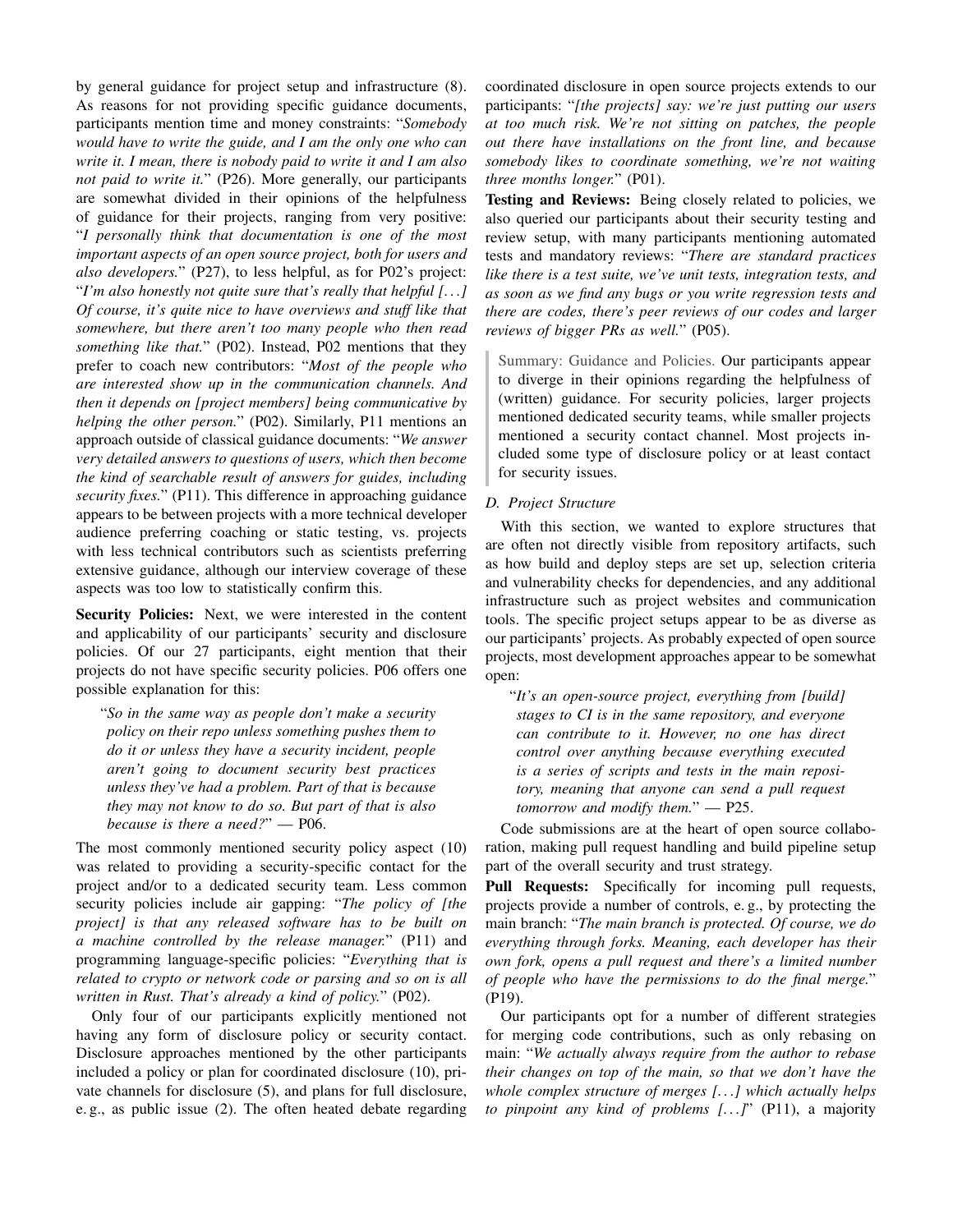vote before merging pull requests: "*So on each PR you can review it and then give a thumbs-up or thumbs-down. And that's done by at least three of the main contributors, [. . .] and that means that it's a majority of them think that it's a worthy contribution.*" (P17), or an optimistic merging approach with resolving problems in follow-up pull requests: "*[Y]ou optimistically merge code as long as it passes some basic sanity checks. If someone thinks that the code which is merged isn't actually perfect, there is some way to improve it, they need to send a follow-up pull request.*" (P16). Overall, project structure and code submission handling appear to be specialized to the project's needs and community.

Build Pipeline: In the interviews, 23 participants mentioned using CI/CD or or other automatic build systems in their projects, with the majority relying on GitHub Actions (10). Aside from GitHub Actions, many different systems were mentioned, sometimes even within the same project: "*But basically we use everything, like Travis, Azure Pipelines, GitHub Actions, CircleCI, custom build machines and so on. It's quite a hodgepodge.*" (P02). A few participants (3) mentioned that they prefer manual builds and publishing for a number of reasons, e. g., "*I don't like the one click deploy, I like to actually see, you know, things fly by in the console.*" (P04). Running tests as part of the build pipeline is a common practice, with some of our participants taking advantage of this, e. g., "*[. . .] we have a huge number of tests, actually. More than 10,000 tests and 70 static check analyses.*" (P11) and "*Every pull request automatically goes through our full test suite [. . .] There are at least 1,000 files, each testing one area.*" (P12). Thoroughly testing every commit might include some trade-offs in the context of attracting contributors, as pointed out by P16: "*If the tests run in five seconds, then people will contribute, if the tests run in five hours, then people will contribute less.*" (P16).

Only four participants mentioned that they PGP sign commits in their projects, although not always for security reasons: "*I PGP sign all my commits. The main reason I do that is because it gives me a pretty little verified badge on all my commits.*" (P06). Reasons for not signing commits included technical limitations: "*[Commit signing] is one of the things that is rather difficult to do if you are using the GitHub workflow*" (P11) and different workflows: "*I don't make everybody do it, because eventually, the commit will get squashed when I merge it, and then it's going to be signed by GitHub automatically.*" (P24). Some of these issues might be alleviated by a recent Git patch introducing SSH-based signatures and verification, although it remains to be seen if and how collaborative platforms will adapt.

Dependencies: Common criteria for selecting a dependency included activity: "*Our most important criteria, in general, is that we do not want to rely on inactive projects.*" (P25) and reputation metrics like GitHub stars: "*If somebody was pulling in a package and I go to their GitHub and its got two stars and it's only used in this project, I'm probably going to say:*

*'Let's avoid using that'.*" (P24). Other participants had more involved criteria for including a dependency:

"*What I usually do before including any dependency is I send them a pull request fixing something. And if they don't react on this or don't merge that one, then they don't become my dependency because they are obviously not interested in improving the software.*" — P18.

Some of such elaborate selection criteria even benefited all involved parties: "*As it happened also with [dependency]: we reached out, we got a good response. We worked on a few issues together, even I personally fixed one of those issues [...]*" (P11). Few mentioned that they manually review third party dependencies: "*Whenever we include a library in a project, we examine the project beforehand and two or three core contributors actually need to confirm that it looks okay.*" (P03). One participant mentioned looking for usages of specific language features that may affect security: "*I always go to the source code. I searched for all uses of unsafe and I check if they are, if they are like, if they make sense or not.*" (P22).

Summary: Project Structure. Our participants appear to fully utilize modern build systems, including during testing and deployment. Only few projects explicitly use signed commits, often due to incompatibilities with their workflow or threat model. Selection criteria for dependencies range from readily available metrics over security reviews, to elaborate collaborations or even rewrites.

# <span id="page-8-0"></span>*E. Releases and Updates*

In this question section, we were interested in the projects' release decisions and schedules, whether there were guidelines in place regarding release deprecation, how the releases are distributed, and whether releases are digitally signed. The release decisions of our participants broadly fit into two approaches: either as periodical releases (9) or when specific features or patches are ready (10). Different communities seem to favor different release approaches, as our participants describe both feature-driven and cycle-driven release schedules based on community input: "*Periodically, we'll reach consensus in the community, and say, 'Hey, we ought to do a release', and so we'll stop developing for a few days and just make sure there aren't any major bugs.*" (P09) and "*We try to aim for three times a year, mostly because the real reason for the three times a year rough cycle is that we polled the community and the kind of the averaging that three times a year seemed like what suited people the most.*" (P13). Some participants utilize both approaches, depending on, e. g., project maturity:

"*Mainline development continues just normally under main branch, and we have this temporary release branch where we merge in only bug fixes that come in during this time. This is for the most mature projects [. . .] For projects that move faster and don't have for example, back-holding strategy for bugs*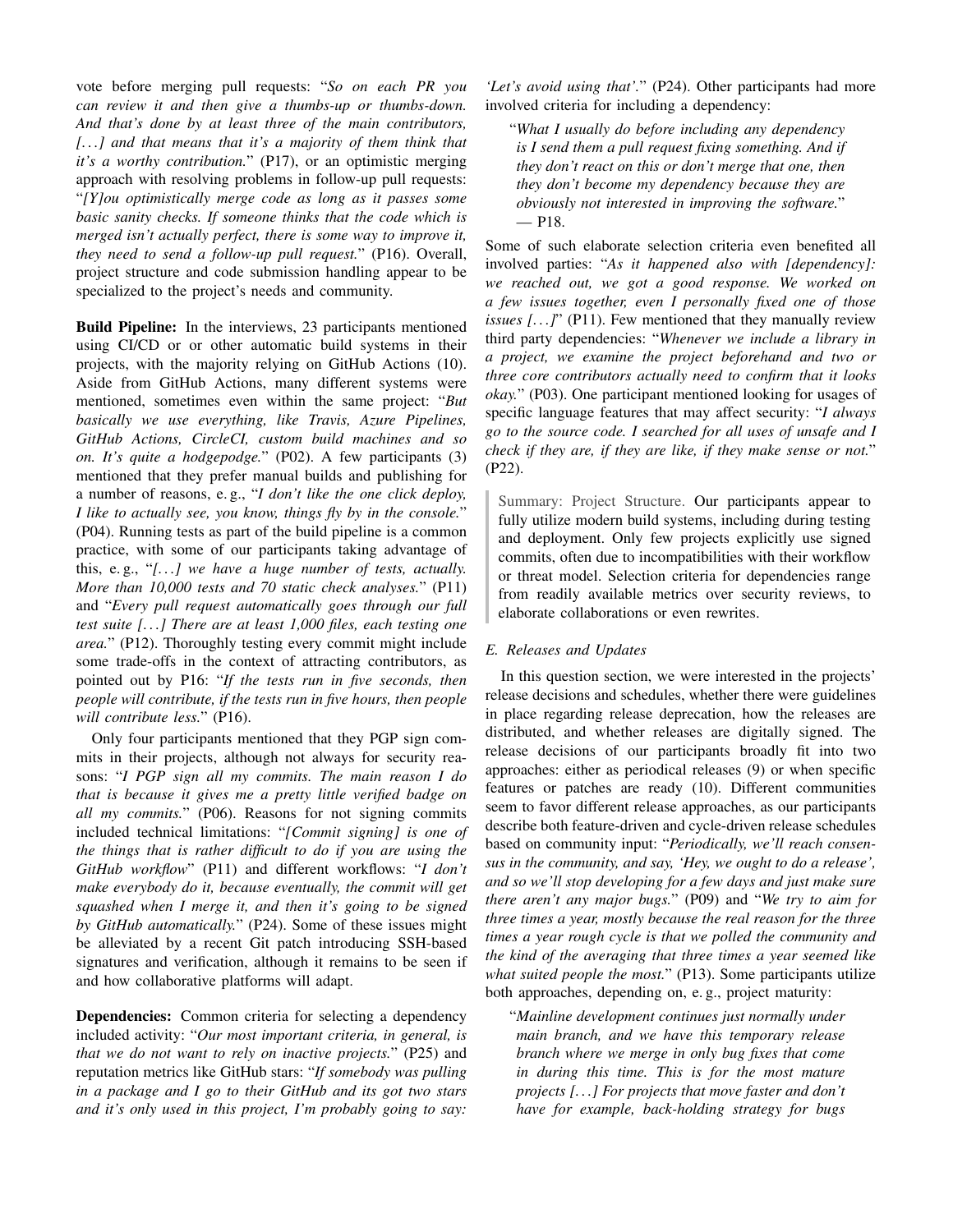*and stuff like this, we basically once a month tag a version and push them out.*" — P18.

Aside from set release windows, participants often mentioned a more flexible approach to vulnerability fixes, e. g., "*If you have a vulnerability, Spectre, Meltdown, or something like that, then it can also happen that updates are released completely unscheduled.*" (P01).

The majority of our participants does not seem to specifically advertise new releases, e. g., "*Most people who interact with this project don't actually even look at my GitHub. They don't look at the release assets or anything like that, they just use [package registry] and it just works from there. They pull it down and use it automatically.*" (P24). Of the ones that do advertise, preferred channels included social channels like Twitter, Slack, or IRC (3), mailing lists (3), and websites (2). Again, our participants seem to prefer a practical approach for deprecating insecure or out-of-date releases, e. g., by simply stopping support: "*We only guarantee that we will backport security fixes to the last two releases. So anything before that is not an LTS we will not fix, which could be seen as deprecated from this point of view.*" (P25) and "*I don't have any official policy of supporting old versions, so they're effectively deprecated as soon as I release a new version.*" (P27).

For distributing releases, 12 participants specifically mention that they utilize external infrastructure such as registries, app stores, or package managers. As a reason for not distributing binary releases, P15 points to their community composition: "*We have no [binary] releases. We always build the project ourselves, there are no pre-built binaries for end users, because there are practically no end users.*" (P15), as well as P25: "*All of our releases are done on GitHub tags, because we release via source code, not via binaries, so it's a software release in the form of a git tag.*" (P25).

Of our participants, 11 were aware of their projects' releases being signed. Their reasons for not or not correctly signing releases included technical limitations:

"*The Mac build is signed by my developer key, but the builds for Raspberry Pi, Linux, Windows, they're unsigned. People just have to trust the integrity that I'm the only person who has access to those and I did it right. We'd love to have better solutions for that, but none are available right now.*" — P09,

Another reason was their general signing setup, which lead to key ownership problems:

"*[. . .] because our release procedure checklist only states sign, meaning sign them in general. So people use their GPG signing keys, and there is no control where and how those keys are verified or belong to a particular key ring. So this is something we need to improve.*" — P25.

Generally, our participants seem to be aware of the security benefits of signing and releasing checksums of releases, but some are not utilizing it for (all) releases due to technical limitations and platform restrictions.

Summary: Releases and Updates. Our participants mostly publish projects' releases and updates based on direct community input and feedback, often mentioning exceptions from their usual schedule for vulnerability fixes. Release distribution and deprecation appear to be oriented towards practicality, utilizing package registries and other distribution infrastructures, again depending on the needs of their users.

#### <span id="page-9-0"></span>*F. Roles and Responsibilities*

In this section, we sought to establish what hierarchies exist between contributors in the participants' projects and how they affect the decision making process. We were also interested in roles that directly deal with the projects' security and rolespecific duties.

Somewhat unsurprisingly, participants involved in projects with corporate stakeholders frequently mentioned sophisticated management structures that oversee the project's development: "*At the top of the pyramid, there's the PMC, the project management committee and they're essentially the people who either funded the project or major industrial, or representatives of major industrial partners.*" (P13). Most of our participants described the contributor hierarchy in their projects as having two levels: The core team that is tasked with reviewing code submissions and that has permissions to merge new code into the source tree and everyone else whose code is subject to the code review process. The core team was often called a group of maintainers or simply committers:

"*There's two classes of contributors. There are the maintainers and then there's pretty much everyone else. The maintainers are me and maybe seven other people who contribute regularly to the project [. . .] They can push directly to the main branch of the project.*" — P13.

Other projects make a distinction between the core team and the project's owners or they even have a dedicated role for developers who have the ability to manipulate the repository itself, e. g., by pushing to branches corresponding to pull requests: "*[. . .] then there are about [a few] people who have maintainer status, so they can merge requests. And then there are about a hundred people who have developer access, so they can push to a branch inside the merge request.*" (P26). Some projects take centralization further and follow the socalled Benevolent Dictator for Life (BDFL) model, where the project's founder steers the overall direction of the project and has the final say in disputes: "*[The project] is what [one of our contributors] has dubbed a do-ocracy, and that is basically whoever's writing the code gets to decide how it's done, but our benevolent dictator has the final say so. We essentially have this benevolent dictator, and everybody else under that.*" (P09). Participants whose projects have not grown out of corporate contexts often mentioned a more relaxed contributor structure, with direct influences on the code review process:

"*It is basically a much more peer-to-peer structure than a hierarchical structure. If you develop something, you don't need to submit it to somebody to*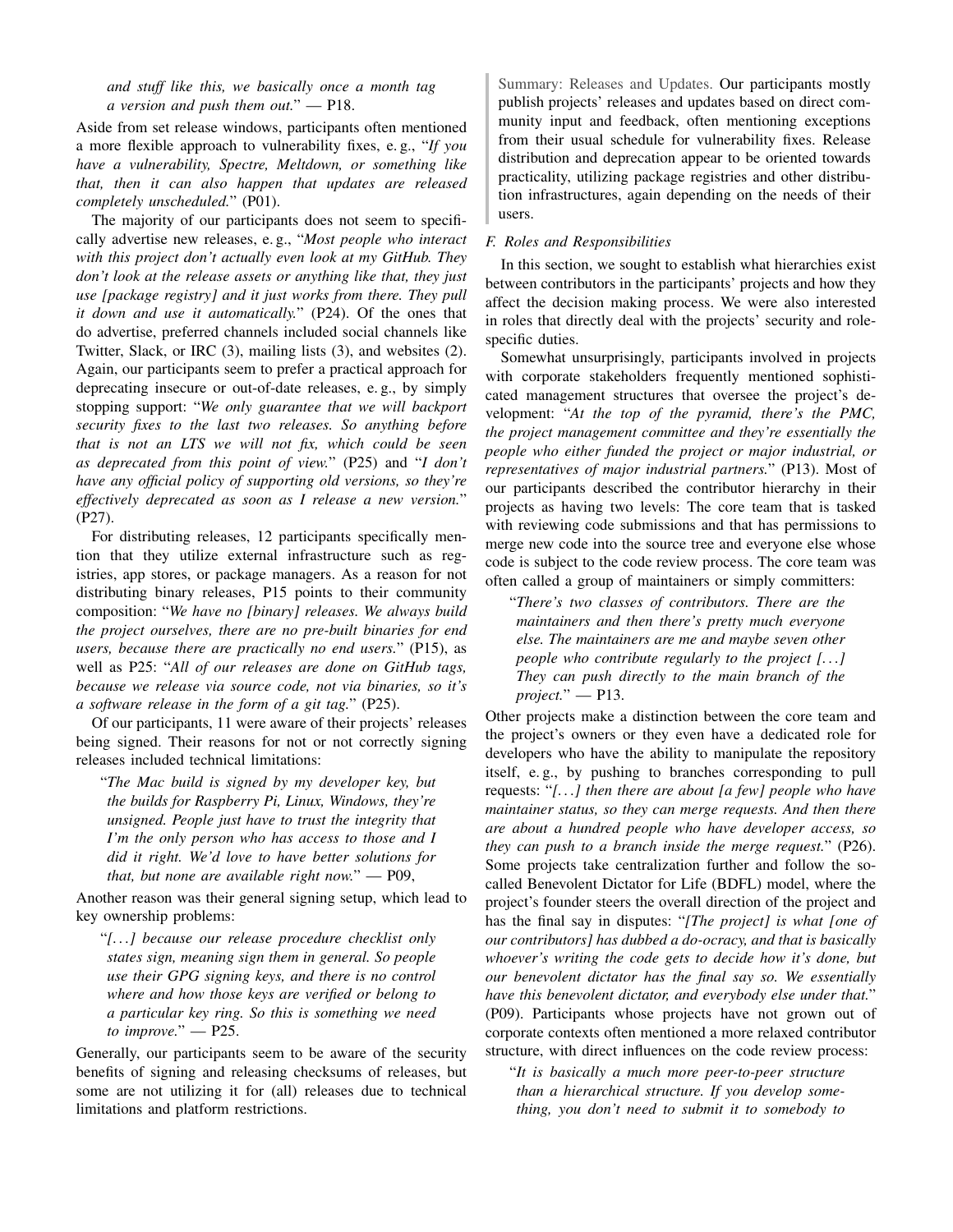*get it into the tree. You do need to get a review from people who are competent in this area, but that's all.*" — P08.

Only five participants stated they were aware of roles within their projects that deal with security. P08 summarized the security team's obligations as follows: "*You can communicate privately with the security team. They would classify your issues and decide if it matches the criteria for the issued security notice, how to proceed with patches, and how to publish them.*" (P08). Three of the five participants mentioned roles that are not primarily or only indirectly involved with security, such as IT departments or sysadmins: "*We obviously have a IT department that would follow up on [security incidents].*" (P19). Relying on a security response team existing within the parent organization or foundation of the project was more uncommon, which two participants reported: "*There is a whole security team at [organization]. They are pre-vetting those issues, and filtering them, and contacting the PMC members of the projects involved, whenever they see there is a need to follow up on certain security issues.*" (P11).

Summary: Roles and Responsibilities. Our participants' projects have a variety of contributor hierarchies which are mostly relatively flat with two levels. This practical approach seems to be prevalent in projects of any size, bar very small (single person) projects or ones that grew out of a corporate context. Most of the projects do not staff teams dedicated to project security, with some either relying on their organization's resources or leveraging members of other teams such as their IT administrators.

#### *G. Trust Processes*

In this section, we explore the general trust model of projects, as well as their handling of and strategies for trust challenges. We were also interested in how recently onboarded contributors can become trusted members and if identity checks or the the signing of a CLA is required.

Trust Models: Establishing trust for new committers is an important step in the OSS onboarding process. The majority of our participants described some form of meritocracy when asked how new contributors gain trust within the community, i. e., by making frequent, high-quality contributions to the project:

"*So it's purely on contributions to the project, so it's meritocracy based. And this means that the person essentially starts usually either just helping out on filing issues like well documented issues, filing pull requests and again well documented, reviewing pull requests is also an important aspect of it.*" — P22.

A less common approach involves trusting unknown contributors by default and giving them access early in the hope of facilitating first-time contributions: "*I really want to empower people to contribute. [. . .] it's very easy to get access to [the project]. It's not like super easy, but you just submit patches and if you do some useful work, I default to just give you the commit access.*" (P16).

CLAs appear to be still somewhat rare, with only four participants mentioning that their projects require one, e. g.,

"*For licensing purposes, we require a [CLA], because the project is licensed under the BSD license. We have to have people assign their copyright, so when people want to contribute, they fill out a form, just sign it. It says, 'Hey, I'm releasing my contributions under the Berkeley Style License'.*" — P09.

This low number agrees with the personal impressions of some of our participants, e. g., "*[. . .] I think that was the only time I ever had to [sign a CLA], and I've submitted lots of pull requests to many different projects. It doesn't seem to be very widely used.*" (P24). In our interviews, projects affiliated with corporate stakeholders or other organizations appear to be more likely to require a CLA.

<span id="page-10-0"></span>Trust Incidents: The term "*trust incident*" can cover a wide field of potential incidents, including social conflicts due to open source project often being community-focused. Still, the majority of participants, 20, reported to never have experienced a trust incident (by their definition) in their projects. Described trust incidents included drive-by cryptocurrency miner commits, failed background checks, and a pro-active block after potential SSH key theft. Somewhat unsurprisingly, larger and likely older projects appear to have had more experience with trust incidents in the past.

The fact that most projects have never experienced a trust incident is also reflected in their incident handling strategy, with multiple participants reporting not having previously thought about such cases, e. g., "*[. . .] since it has never happened, it is not something I have thought about.*" (P26). Reported incident response strategies, especially by smaller projects, seem to be decided on a case-by-case basis, e. g., "*[Incident response] is decided dynamically from case to case. The infrastructures are so small that you can do this relatively quickly. So it's not like in the company that we have incident playbooks. There are too few people involved for that.*" (P01). Again, larger and likely older projects appear to have a more codified incident handling strategy in place. Two participants pointed to their project's or organization's code of conduct, which codifies the steps to take in the case of a breach of trust:

"*That is one place where then the code of conduct will start to kick in. We actually have an enforcement section for code of conduct with a step-by-step escalation, which basically ends up with everything from just asking someone not to do something through to banning them and removing access.*" — P27

Summary: Trust Processes. Most of our participants use some form of meritocracy for establishing trust with new contributors, with some even assuming trustworthiness by default to facilitate first-time contributions. The majority of participants never experienced a trust incident in their projects and also did not establish specific trust incident strategies. Larger, likely older projects seem to have more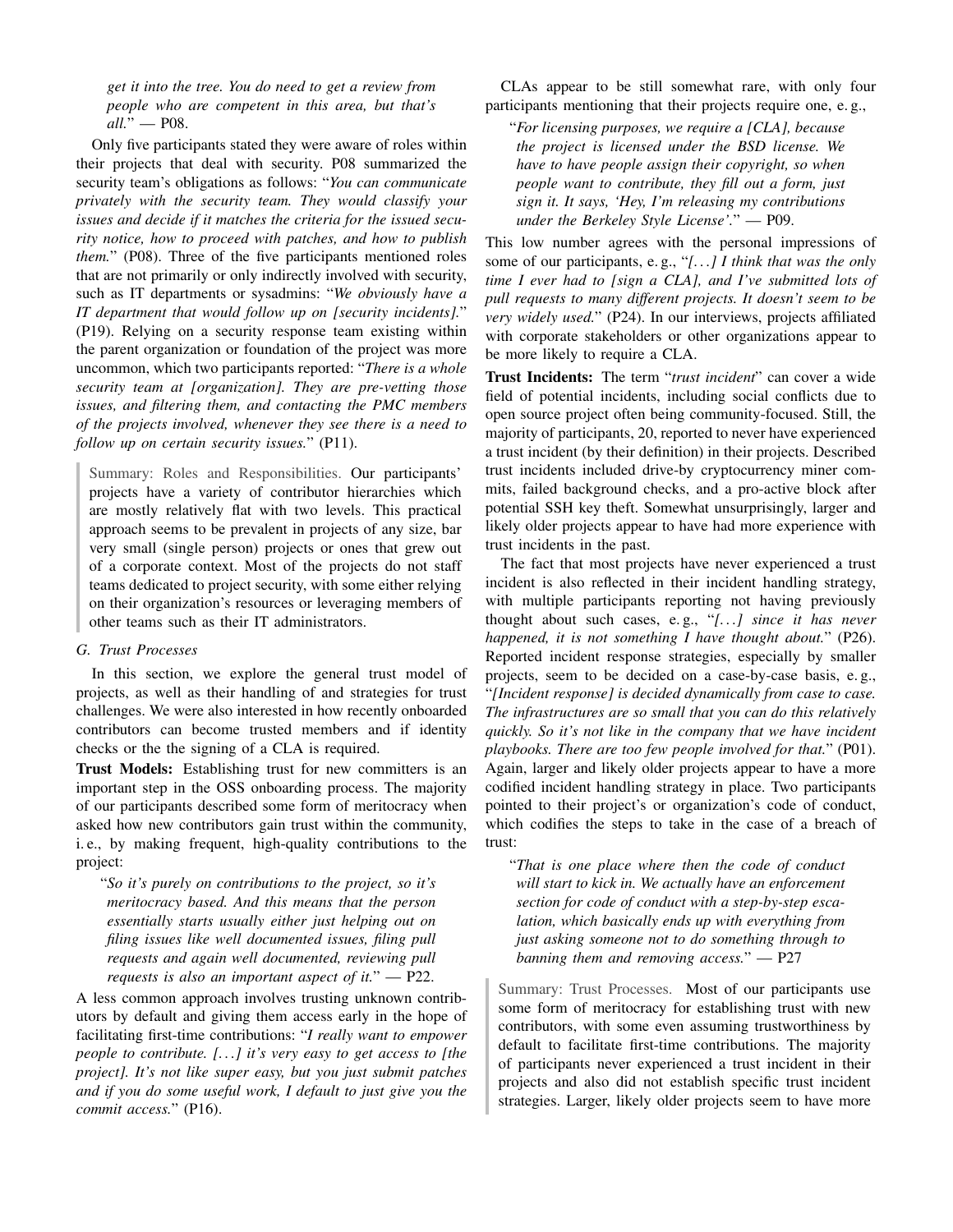past experience with incidents, and often offer more specific strategies.

#### <span id="page-11-1"></span>*H. Opinions and Improvements*

Lastly, we asked participants about both the internal and external reputation of their project in the context of security, as well as how they would personally like to improve security and trust in their projects.

With one exception, all participants reported a high internal reputation of their projects, e. g., "*Amongst the people on the project, everybody trusts it a lot.*" (P09) and "*We follow very, very high standards there, mainly because we have a few people who are very, very keen on that.*" (P11). The same generally holds true for the external reputation, although many participants are unsure about the actual awareness of the project outside of their community. Overall, our participants appear to take pride in their projects, but are quite humble about their importance and reach in the OSS ecosystem.

We also asked our participants how they would like to improve security and trust in their projects, assuming no limitations. For reporting, we roughly sorted the suggested improvements into mainly requiring more person-hours (15), requiring more money (9), or requiring a different infrastructure (9). Improvements requiring more person-hours focus on alleviating past software development decisions and technical debt, e. g., "*If I could, I would write the entire stack myself.*" (P14) and "*[. . .] I would rewrite a lot of the code. That's just a historical thing, because it has already become big and complex [. . .] It's just like building a house; you'd have to build it three times before it becomes good.*" (P20). Another focus was enhancing the review process, e. g., "*So the first thing I do is that a group of people would review every pull request exclusively from the view of security.*" (P25).

Some of the improvements mainly requiring more money also translated into necessitating more person-hours, just by buying the time, e. g., "*I could always use more participants in the review process and so if I could hire some people, if I had the disposable income to do that, I would probably hire people to get more eyes on pull requests than just myself [. . .]*" (P24) and "*I think getting more tools and more CI-type tools to watch for that, because I think humans are vulnerable [. . .] If I had unlimited budget and unlimited engineers, I'd really work on improving our testing systems.*" (P23). Other moneybased improvements included the introduction of security bounties: "*[Projects] mentioned they tried all the different kinds of things, and the only thing that worked well was [a] bounty process, and having bounties, and being able to reward security researchers to bring up the security issues.*" (P11).

For improvements requiring infrastructure, participants mentioned improvements to build and test pipelines, e. g., "*with unlimited resources, I would like some more investment into automatic tools that are better in like finding vulnerabilities and problems with code.*" (P07) and "*I would like to build [the binaries] on my own machine and then ship the site final result. For anything binary related, that would be way better than what we have right now.*" (P18). Other participants mentioned transitioning their projects' codebases to other languages, e. g. Rust: "*What I'd like to do is oxidize [the project] over time, to integrate Rust and Rust code into the codebase – which is quite an undertaking [. . .] and an incredibly tedious task to do it well.*" (P03). Overall, even improvements initially requiring more money or a different infrastructure were traceable to the crux of all open source project: the need for more contributors.

Summary: Problems and Improvements. Our participants take pride in their projects but are quite humble about their importance and reach in the OSS ecosystem. Overall, even improvements initially requiring more money or a different infrastructure ended up targeting the project's need for more contributors.

# V. DISCUSSION

<span id="page-11-0"></span>In this work, we investigated the security measures and trust processes of a diverse set of open source project. We conducted 27 in-depth, semi-structured interviews with open source contributors, maintainers, and owners to explore the following research questions:

RQ1: *"How are open source projects structured behindthe-scenes?"* Our participants described their contributor hierarchy as being mostly based on two levels: a core group of maintainers tasked with reviewing code submissions and with permissions to merge new code into the source tree and other contributors that are subjected to a code review process. Most of the projects do not staff dedicated security teams, with some relying on other teams for security, such as their IT administrators or their organization's resources. Release processes appear to be oriented towards practicality, including decisions based on direct community input and feedback and utilizing package registries and other distribution infrastructures depending on the needs of their users. Our participants appear to fully utilize modern build systems, including during testing and deployment, with criteria for dependencies ranging from readily available metrics to elaborate reviews.

RQ2: *"If and what guidance and policies are provided by open source projects?"* Our participants appear to diverge in their opinions regarding the helpfulness of (written) guidance, with some preferring more hands-on approaches to knowledge transfer. For security policies, rather large projects described dedicated security teams, while smaller projects just offered a security contact point. Most projects mentioned some type of disclosure policy or contact for security issues.

RQ3: *"How do open source projects approach security and trust challenges?"* Most of our participants reported having experienced neither a security nor trust incident in the past, although many of our participants were familiar with suspicious or low quality commits as well as potential vulnerabilities introduced by dependencies. Most of our participants use some form of meritocracy for establishing trust with new contributors, with some even assuming trustworthiness by default to facilitate first-time contributions. Participants with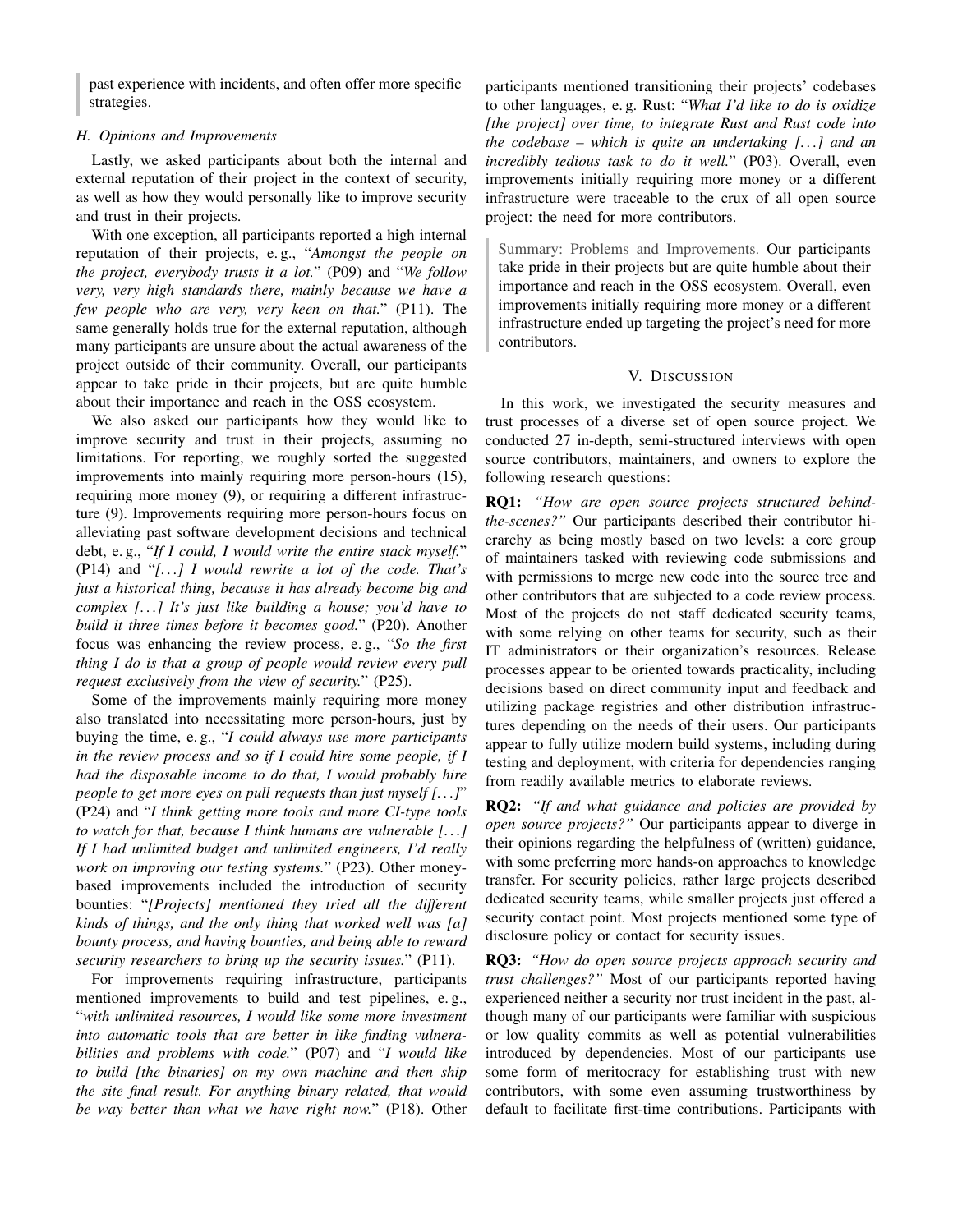larger, older projects more frequently reported incidents and approaches for incident handling.

Below, we discuss some of our additional findings in greater detail. Open source projects are part of a larger connected ecosystem of components, libraries, and software registries. A single compromised dependency can introduce vulnerabilities into thousands of projects further down the chain, a fact that our participants were keenly aware of:

"*What we don't have is the money to fix all the dependencies, like all the ones that depend on the project because every backward incompatible change that we will do in the project to address the security concern would have repercussions in the ecosystem that goes beyond our own project.*" — P22.

In general, project development as described by our participants appears to be highly community-driven and practical: important decisions such as release windows, announcements, and distribution infrastructure are all based on the input, feedback, and needs of contributors and users. Most projects appear to handle security and trust incidents "as they happen". This seems to be a pragmatic strategy, as it seems unlikely that a project could cover all possible incident types beforehand, especially with the limited personpower of smaller communities.

As mentioned by our participants, the combination of deep dependency chains and automatic testing can lead to many false positive security warnings. These false positives can lead to a habituation effect, as summarized by a participant:

"*So one false positive is worse than missing a real vulnerability, in my opinion, because if you miss a real vulnerability, everyone's like, oh, we better care more about security. If there's a false positive, then everyone says, oh, security warnings are bullshit. It is much harder to unwind the security-warnings-arebullshit attitude than it is to make people care about security.*" — P06

Fittingly, we can let one of our participant's words help with summarizing our general findings: "*Ultimately, I believe that people are the key. Automation is something that can help people. But in the end, the people are like the ultimate barrier between the harm and the intent.*" (P10).

#### VI. CONCLUSION

<span id="page-12-9"></span>In 27 in-depth, semi-structured interviews with owners, maintainers, and contributors from a diverse set of open source projects, we investigate their security measures and trust processes. We explore projects' behind-the-scene processes, provided guidance & policies, as well as past challenges and incident handling. We find that our participants' projects are highly diverse both in deployed security measures and trust processes as well as their underlying motivations.

As projects grow in scope and contributors, so grow their needs for security and trust processes. We argue for supporting projects in ways that their growth supports. A small three person project will never live up to security and trust measures provided by a 1,000+ maintainer project with corporate backing, yet it should not be left out of any support. Interesting aspects for future consideration include the type and applicability of support for small projects, as well as identifying measures with the best trade-off in working hours and security improvement.

Especially smaller projects handle security and trust incidents "as they happen". Elaborate incident playbooks and committer structures are likely of little use to these projects due to frequently changing committers and structures. We surmise that especially these smaller projects could be better supported with public, general example playbooks and resources for incidents that they then can utilize when the need arises.

As researchers, we advocate against treating open source developers solely as data sources and review process blackboxes, and instead to consider them as valuable partners in bringing security and trust to OSS and software ecosystems as a whole. Overall, we argue for supporting open source projects in ways that better consider their individual strengths and limitations, especially in the case of smaller projects with low contributor numbers and limited access to resources.

#### ACKNOWLEDGEMENTS

With this, we want to acknowledge our interviewees for their participation: It was a great experience to interview you for this study. We appreciate your knowledge, project information, and most importantly your valuable time that you have generously given. We hope that with this work and your contribution, both the research and open source community are one step closer to more secure and trustworthy software. Last but not least, we thank the anonymous reviewers for their valuable feedback.

#### **REFERENCES**

- <span id="page-12-0"></span>[1] GitHub, *The State of the Octoverse*, [https://octoverse.github.com/,](https://octoverse.github.com/) Accessed: 2021-10-15, 2020.
- <span id="page-12-1"></span>[2] Microsoft, *GitHub*, [https://github.com,](https://github.com) Accessed: 2021-09-29, 2008.
- <span id="page-12-2"></span>[3] GitLab Inc., *GitLab*, [https://gitlab.com,](https://gitlab.com) Accessed: 2021-09-29, 2014.
- <span id="page-12-3"></span>[4] Cybersecurity and I. S. A. (CISA), *Malware discovered in popular npm package, ua-parser-js*, [https://us- cert.cisa.gov/ncas/current](https://us-cert.cisa.gov/ncas/current-activity/2021/10/22/malware-discovered-popular-npm-package-ua-parser-js)[activity/2021/10/22/malware-discovered-popular-npm-package-ua](https://us-cert.cisa.gov/ncas/current-activity/2021/10/22/malware-discovered-popular-npm-package-ua-parser-js)[parser-js,](https://us-cert.cisa.gov/ncas/current-activity/2021/10/22/malware-discovered-popular-npm-package-ua-parser-js) Accessed: 2021-10-24, 2021.
- <span id="page-12-4"></span>[5] L. Abrams, *Popular npm library hijacked to install passwordstealers, miners*, [https://www.bleepingcomputer.com/news/security/](https://www.bleepingcomputer.com/news/security/popular-npm-library-hijacked-to-install-password-stealers-miners/) [popular-npm-library-hijacked-to-install-password-stealers-miners/,](https://www.bleepingcomputer.com/news/security/popular-npm-library-hijacked-to-install-password-stealers-miners/) Accessed: 2021-10-24, 2021.
- <span id="page-12-5"></span>[6] M. Hanley, *Github's commitment to npm ecosystem security*, [https:](https://github.blog/2021-11-15-githubs-commitment-to-npm-ecosystem-security/#security-issues-related-to-the-npm-registry) [//github.blog/2021-11-15-githubs-commitment-to-npm-ecosystem](https://github.blog/2021-11-15-githubs-commitment-to-npm-ecosystem-security/#security-issues-related-to-the-npm-registry)[security/#security- issues- related- to- the- npm- registry,](https://github.blog/2021-11-15-githubs-commitment-to-npm-ecosystem-security/#security-issues-related-to-the-npm-registry) Accessed: 2021-11-17, Nov. 2021.
- <span id="page-12-6"></span>[7] A. Sharma, *Npm fixes private package names leak, serious authorization bug*, [https://www.bleepingcomputer.com/news/security/](https://www.bleepingcomputer.com/news/security/npm-fixes-private-package-names-leak-serious-authorization-bug/) [npm-fixes-private-package-names-leak-serious-authorization-bug/,](https://www.bleepingcomputer.com/news/security/npm-fixes-private-package-names-leak-serious-authorization-bug/) Accessed: 2021-11-16, Nov. 2021.
- <span id="page-12-7"></span>[8] The Linux Foundation, "Open source software supply chain security," Tech. Rep., Feb. 2020, Accessed: 2021-11-16.
- <span id="page-12-8"></span>[9] RedHat, *The State of Enterprise Open Source 2020: Enterprise open source use rises, proprietary software declines*, [https://www.redhat.](https://www.redhat.com/en/blog/state-enterprise-open-source-2020-enterprise-open-source-use-rises-proprietary-software-declines) [com/en/blog/state- enterprise- open- source- 2020- enterprise- open](https://www.redhat.com/en/blog/state-enterprise-open-source-2020-enterprise-open-source-use-rises-proprietary-software-declines)[source-use-rises-proprietary-software-declines,](https://www.redhat.com/en/blog/state-enterprise-open-source-2020-enterprise-open-source-use-rises-proprietary-software-declines) Accessed: 2021-06- 23, Feb. 2020.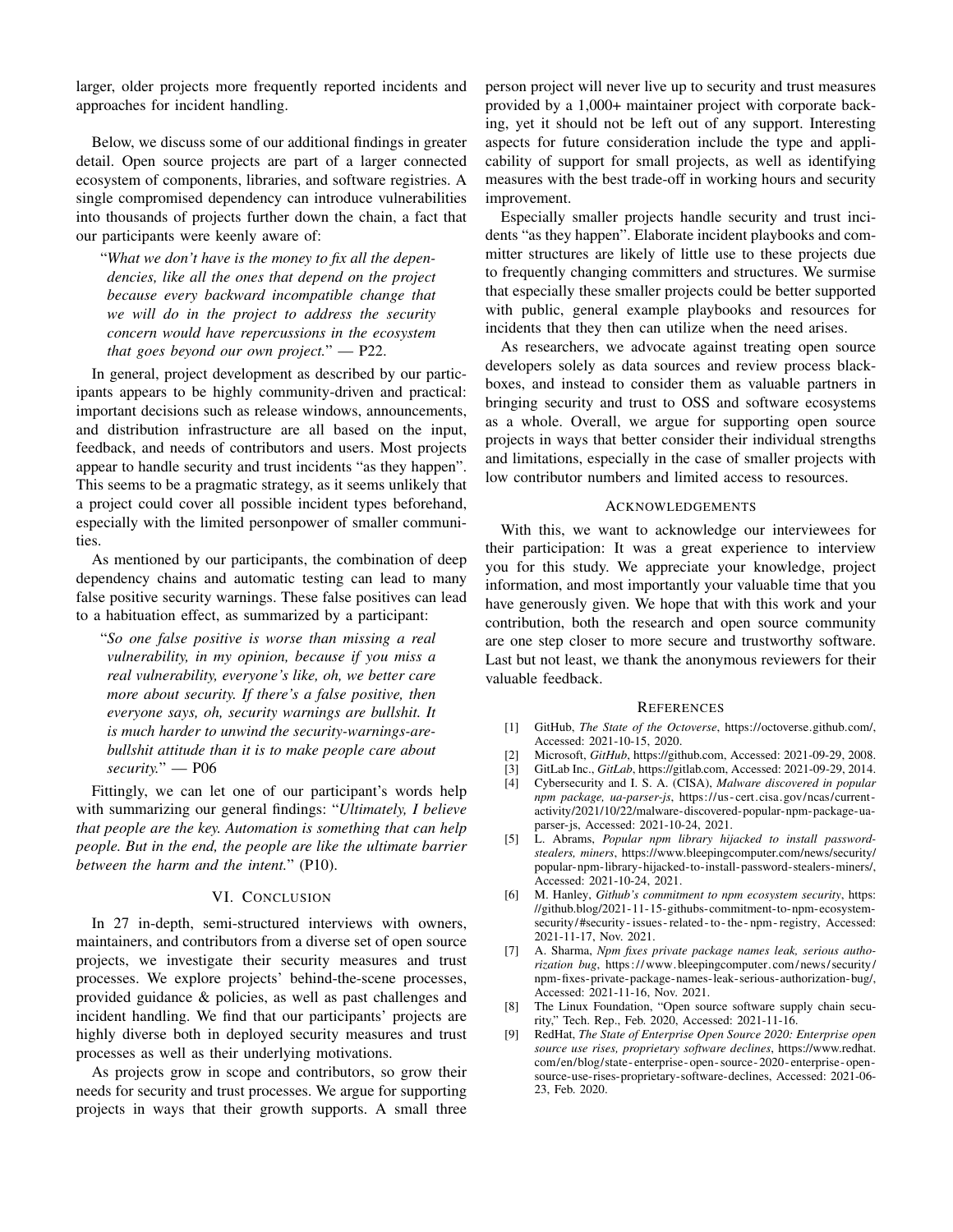- <span id="page-13-0"></span>[10] Linux Foundation's Technical Advisory Board, *Report on University of Minnesota breach-of-trust incident*, [https : / / lwn . net / ml / linux](https://lwn.net/ml/linux-kernel/202105051005.49BFABCE@keescook/)  [kernel/202105051005.49BFABCE@keescook/,](https://lwn.net/ml/linux-kernel/202105051005.49BFABCE@keescook/) Accessed: 2021-11- 27, May 2021.
- <span id="page-13-1"></span>[11] K. Thompson, "Reflections on trusting trust," *Commun. ACM*, vol. 27, no. 8, pp. 761–763, Aug. 1984.
- <span id="page-13-2"></span>[12] A. Pietri, D. Spinellis, and S. Zacchiroli, "The software heritage graph dataset: Public software development under one roof," in *Proceedings of the 16th International Conference on Mining Software Repositories*, ser. MSR '19, Montreal, Quebec, Canada: IEEE Press, 2019, pp. 138–142.
- [13] ——, "The software heritage graph dataset: Large-scale analysis of public software development history," in *Proceedings of the 17th International Conference on Mining Software Repositories*, ser. MSR '20, Seoul, Republic of Korea: Association for Computing Machinery, 2020, pp. 1–5.
- <span id="page-13-3"></span>[14] A. Alali, H. Kagdi, and J. I. Maletic, "What's a typical commit? a characterization of open source software repositories," in *2008 16th IEEE International Conference on Program Comprehension*, 2008, pp. 182–191.
- <span id="page-13-4"></span>[15] G. Robles, L. Arjona Reina, A. Serebrenik, B. Vasilescu, and J. M. González-Barahona, "Floss 2013: A survey dataset about free software contributors: Challenges for curating, sharing, and combining," in *Proceedings of the 11th Working Conference on Mining Software Repositories*, ser. MSR 2014, New York, NY, USA: Association for Computing Machinery, 2014, pp. 396–399.
- <span id="page-13-5"></span>[16] A. Gkortzis, D. Mitropoulos, and D. Spinellis, "Vulinoss: A dataset of security vulnerabilities in open-source systems," in *Proceedings of the 15th International Conference on Mining Software Repositories*, ser. MSR '18, Gothenburg, Sweden: Association for Computing Machinery, 2018, pp. 18–21.
- <span id="page-13-6"></span>[17] M. Shahzad, M. Z. Shafiq, and A. X. Liu, "A large scale exploratory analysis of software vulnerability life cycles," in *Proceedings of the 34th International Conference on Software Engineering*, ser. ICSE '12, Zurich, Switzerland: IEEE Press, 2012, pp. 771–781.
- <span id="page-13-7"></span>[18] G. Gousios and D. Spinellis, "Ghtorrent: Github's data from a firehose," in *Proceedings of the 9th IEEE Working Conference on Mining Software Repositories*, ser. MSR '12, Zurich, Switzerland: IEEE Press, 2012, pp. 12–21.
- <span id="page-13-8"></span>[19] G. Gousios, B. Vasilescu, A. Serebrenik, and A. Zaidman, "Lean ghtorrent: Github data on demand," in *Proceedings of the 11th Working Conference on Mining Software Repositories*, ser. MSR 2014, Hyderabad, India: Association for Computing Machinery, 2014, pp. 384–387.
- <span id="page-13-9"></span>[20] Q. Tu *et al.*, "Evolution in open source software: A case study," in *Proceedings 2000 International Conference on Software Maintenance*, IEEE, 2000, pp. 131–142.
- <span id="page-13-10"></span>[21] A. Mockus, R. T. Fielding, and J. D. Herbsleb, "Two case studies of open source software development: Apache and mozilla," *ACM Transactions on Software Engineering and Methodology (TOSEM)*, vol. 11, no. 3, pp. 309–346, 2002.
- <span id="page-13-11"></span>[22] T. T. Dinh-Trong and J. M. Bieman, "The freebsd project: A replication case study of open source development," *IEEE Transactions on Software Engineering*, vol. 31, no. 6, pp. 481–494, 2005.
- <span id="page-13-12"></span>[23] N. Edwards and L. Chen, "An historical examination of open source releases and their vulnerabilities," in *Proceedings of the 2012 ACM Conference on Computer and Communications Security*, ser. CCS '12, Raleigh, North Carolina, USA: Association for Computing Machinery, 2012, pp. 183–194.
- <span id="page-13-13"></span>[24] A. D. Householder, J. Chrabaszcz, T. Novelly, D. Warren, and J. M. Spring, "Historical analysis of exploit availability timelines," in *13th USENIX Workshop on Cyber Security Experimentation and Test (CSET 20)*, 2020.
- <span id="page-13-14"></span>[25] A. Bosu, J. C. Carver, M. Hafiz, P. Hilley, and D. Janni, "When are oss developers more likely to introduce vulnerable code changes? a case study," in *Open Source Software: Mobile Open Source Technologies*, L. Corral, A. Sillitti, G. Succi, J. Vlasenko, and A. I. Wasserman, Eds., Berlin, Heidelberg: Springer Berlin Heidelberg, 2014, pp. 234–236.
- [26] P. Anbalagan and M. Vouk, "Towards a unifying approach in understanding security problems," in *20th International Symposium on Software Reliability Engineering*, 2009, pp. 136–145.
- [27] L. Tan, C. Liu, Z. Li, X. Wang, Y. Zhou, and C. Zhai, "Bug characteristics in open source software," *Empirical software engineering*, vol. 19, no. 6, pp. 1665–1705, 2014.
- <span id="page-13-15"></span>[28] J. Walden, "The impact of a major security event on an open source project: The case of openssl," in *Proceedings of the 17th International Conference on Mining Software Repositories*, 2020, pp. 409–419.
- <span id="page-13-16"></span>[29] K. Altinkemer, J. Rees, and S. Sridhar, "Vulnerabilities and patches of open source software: An empirical study," *Journal of Information System Security*, vol. 4, no. 2, pp. 3–25, 2008.
- [30] M. Alenezi and Y. Javed, "Open source web application security: A static analysis approach," in *2016 International Conference on Engineering & MIS (ICEMIS)*, 2016, pp. 1–5.
- [31] F. Zampetti, S. Scalabrino, R. Oliveto, G. Canfora, and M. Di Penta, "How open source projects use static code analysis tools in continuous integration pipelines," in *Proceedings of the 14th International Conference on Mining Software Repositories*, ser. MSR '17, Buenos Aires, Argentina: IEEE Press, 2017, pp. 334–344.
- <span id="page-13-17"></span>[32] M. Zahedi, M. Ali Babar, and C. Treude, "An empirical study of security issues posted in open source projects," in *Proceedings of the 51st Hawaii International Conference on System Sciences (HICSS18)*, 2018, pp. 5504–5513.
- <span id="page-13-18"></span>[33] P. Deligiannis, A. F. Donaldson, and Z. Rakamaric, "Fast and precise symbolic analysis of concurrency bugs in device drivers," in *2015 30th IEEE/ACM International Conference on Automated Software Engineering (ASE)*, IEEE, 2015, pp. 166–177.
- <span id="page-13-19"></span>J.-J. Bai, J. Lawall, Q.-L. Chen, and S.-M. Hu, "Effective static analysis of concurrency use-after-free bugs in linux device drivers," in *2019 USENIX Annual Technical Conference (USENIX ATC 19)*, 2019, pp. 255–268.
- <span id="page-13-20"></span>[35] J. Śliwerski, T. Zimmermann, and A. Zeller, "When do changes induce fixes?" *SIGSOFT Softw. Eng. Notes*, vol. 30, no. 4, pp. 1–5, May 2005.
- [36] F. Li and V. Paxson, "A large-scale empirical study of security patches," in *Proceedings of the 2017 ACM SIGSAC Conference on Computer and Communications Security*, 2017, pp. 2201–2215.
- <span id="page-13-21"></span>[37] R. Ramsauer, L. Bulwahn, D. Lohmann, and W. Mauerer, "The sound of silence: Mining security vulnerabilities from secret integration channels in open-source projects," in *Proceedings of the 2020 ACM SIGSAC Conference on Cloud Computing Security Workshop*, ser. CCSW'20, Virtual Event, USA: Association for Computing Machinery, 2020.
- <span id="page-13-22"></span>[38] V. Piantadosi, S. Scalabrino, and R. Oliveto, "Fixing of security vulnerabilities in open source projects: A case study of apache http server and apache tomcat," in *2019 12th IEEE Conference on Software Testing, Validation and Verification (ICST)*, 2019, pp. 68–78.
- <span id="page-13-23"></span>[39] L. Dabbish, C. Stuart, J. Tsay, and J. Herbsleb, "Social coding in github: Transparency and collaboration in an open software repository," in *Proceedings of the ACM 2012 Conference on Computer Supported Cooperative Work*, ser. CSCW '12, Seattle, Washington, USA: Association for Computing Machinery, 2012, pp. 1277–1286.
- [40] B. Vasilescu, K. Blincoe, Q. Xuan, *et al.*, "The sky is not the limit: Multitasking across github projects," in *Proceedings of the 38th International Conference on Software Engineering*, ser. ICSE '16, Austin, Texas: Association for Computing Machinery, 2016, pp. 994–1005.
- <span id="page-13-24"></span>[41] K. Constantino, M. Souza, S. Zhou, E. Figueiredo, and C. Kästner, "Perceptions of open-source software developers on collaborations: An interview and survey study," *Journal of Software: Evolution and Process*, e2393, 2021.
- <span id="page-13-25"></span>[42] L. Moldon, M. Strohmaier, and J. Wachs, "How gamification affects software developers: Cautionary evidence from a natural experiment on github," in *2021 IEEE/ACM 43rd International Conference on Software Engineering (ICSE)*, 2021, pp. 549–561.
- <span id="page-13-26"></span>[43] C. Overney, J. Meinicke, C. Kästner, and B. Vasilescu, "How to not get rich: An empirical study of donations in open source," in *Proceedings of the ACM/IEEE 42nd International Conference on Software Engineering*, 2020, pp. 1209–1221.
- <span id="page-13-27"></span>[44] G. Gousios, M. Pinzger, and A. v. Deursen, "An exploratory study of the pull-based software development model," in *Proceedings of the 36th International Conference on Software Engineering*, ser. ICSE 2014, Hyderabad, India: Association for Computing Machinery, 2014, pp. 345–355.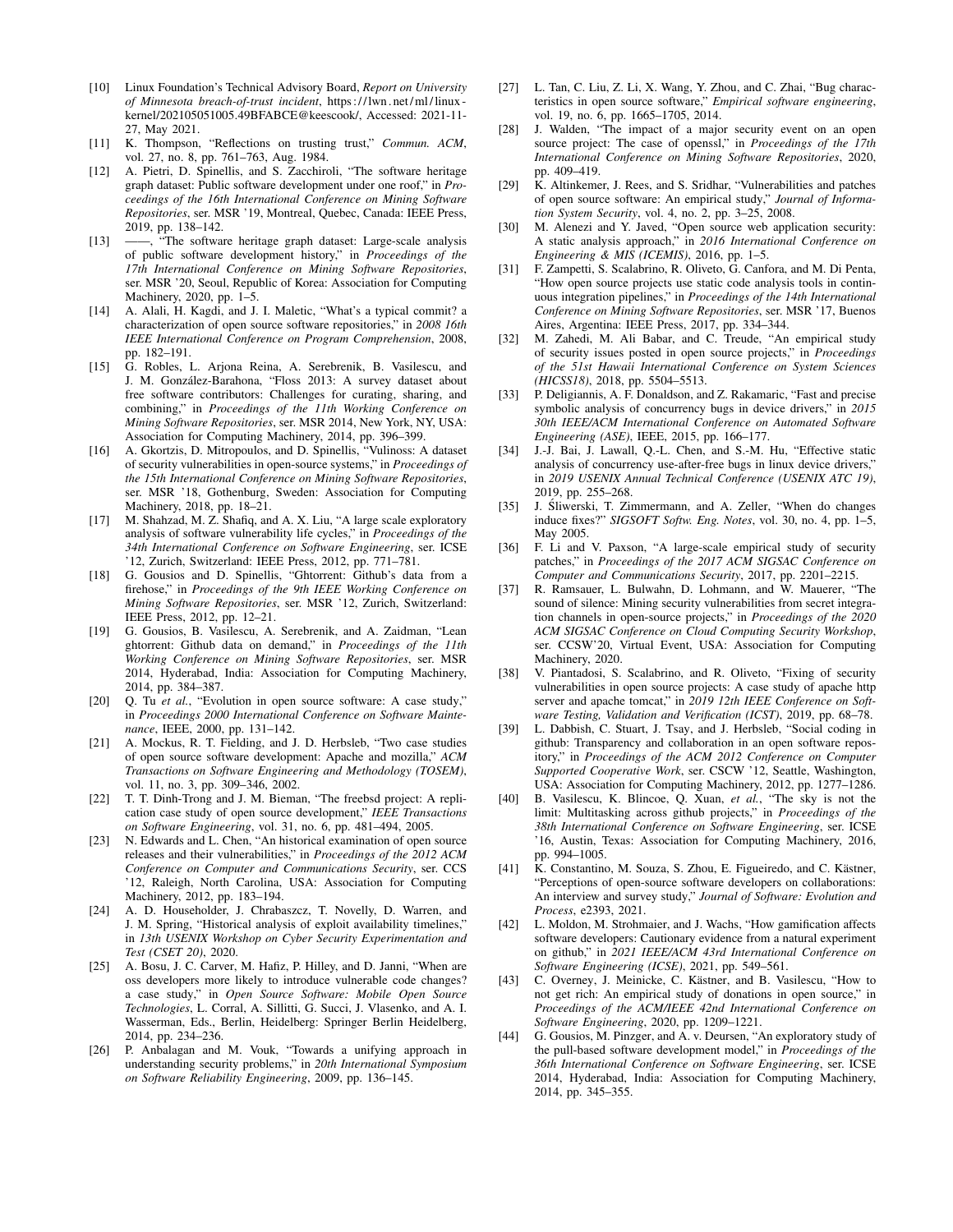- <span id="page-14-30"></span>[45] J. Tsay, L. Dabbish, and J. Herbsleb, "Influence of social and technical factors for evaluating contribution in github," in *Proceedings of the 36th International Conference on Software Engineering*, ser. ICSE 2014, Hyderabad, India: Association for Computing Machinery, 2014, pp. 356–366.
- <span id="page-14-0"></span>[46] D. Ford, M. Behroozi, A. Serebrenik, and C. Parnin, "Beyond the code itself: How programmers really look at pull requests," in *Proceedings of the 41st International Conference on Software Engineering: Software Engineering in Society*, ser. ICSE-SEIS '19, Montreal, Quebec, Canada: IEEE Press, 2019, pp. 51–60.
- <span id="page-14-1"></span>[47] W. Li, N. Meng, L. Li, and H. Cai, "Understanding language selection in multi-language software projects on github," in *2021 IEEE/ACM 43rd International Conference on Software Engineering: Companion Proceedings (ICSE-Companion)*, 2021, pp. 256–257.
- <span id="page-14-2"></span>[48] H. Hata, R. G. Kula, T. Ishio, and C. Treude, "Research artifact: The potential of meta-maintenance on github," in *2021 IEEE/ACM 43rd International Conference on Software Engineering: Companion Proceedings (ICSE-Companion)*, 2021, pp. 192–193.
- <span id="page-14-3"></span>[49] J. Coelho and M. T. Valente, "Why modern open source projects fail," in *Proceedings of the 2017 11th Joint Meeting on Foundations of Software Engineering*, ser. ESEC/FSE 2017, Paderborn, Germany: Association for Computing Machinery, 2017.
- <span id="page-14-4"></span>[50] C. Miller, S. Cohen, B. Vasilescu, and C. Kästner, ""Did You Miss My Comment or What?" understanding toxicity in open source discussions," in *In 44th International Conference on Software Engineering (ICSE '22), May 21–29, 2022*, Pittsburgh, PA, USA: ACM, May 2022.
- <span id="page-14-5"></span>[51] D. Sondhi, A. Gupta, S. Purandare, A. Rana, D. Kaushal, and R. Purandare, "Dataset to study indirectly dependent documentation in github repositories," in *2021 IEEE/ACM 43rd International Conference on Software Engineering: Companion Proceedings (ICSE-Companion)*, 2021, pp. 215–216.
- <span id="page-14-6"></span>[52] R. Li, P. Pandurangan, H. Frluckaj, and L. Dabbish, "Code of conduct conversations in open source software projects on github," *Proc. ACM Hum.-Comput. Interact.*, vol. 5, no. CSCW1, Apr. 2021.
- <span id="page-14-7"></span>[53] D. Botta, R. Werlinger, A. Gagné, *et al.*, "Towards understanding it security professionals and their tools," in *Proceedings of the 3rd Symposium on Usable Privacy and Security*, ser. SOUPS '07, Pittsburgh, Pennsylvania, USA: Association for Computing Machinery, 2007, pp. 100–111.
- <span id="page-14-8"></span>[54] M. Silic and A. Back, "Information security and open source dual use security software: Trust paradox," in *Open Source Software: Quality Verification*, E. Petrinja, G. Succi, N. El Ioini, and A. Sillitti, Eds., Berlin, Heidelberg: Springer Berlin Heidelberg, 2013, pp. 194– 206.
- <span id="page-14-9"></span>[55] L. Bauer, L. F. Cranor, R. W. Reeder, M. K. Reiter, and K. Vaniea, "Real life challenges in access-control management," in *Proceedings of the SIGCHI Conference on Human Factors in Computing Systems*, 2009, pp. 899–908.
- <span id="page-14-10"></span>[56] R. Barrett, E. Kandogan, P. P. Maglio, E. M. Haber, L. A. Takayama, and M. Prabaker, "Field studies of computer system administrators: Analysis of system management tools and practices," in *Proceedings of the 2004 ACM conference on Computer supported cooperative work*, 2004, pp. 388–395.
- <span id="page-14-11"></span>[57] R. A. Bridges, M. D. Iannacone, J. R. Goodall, and J. M. Beaver, "How do information security workers use host data? a summary of interviews with security analysts," *arXiv preprint arXiv:1812.02867*, 2018.
- <span id="page-14-12"></span>[58] S. E. McGregor, P. Charters, T. Holliday, and F. Roesner, "Investigating the computer security practices and needs of journalists," in *24th USENIX Security Symposium (USENIX Security 15)*, 2015, pp. 399–414.
- <span id="page-14-13"></span>[59] S. E. McGregor, E. A. Watkins, M. N. Al-Ameen, K. Caine, and F. Roesner, "When the weakest link is strong: Secure collaboration in the case of the panama papers," in *26th USENIX Security Symposium (USENIX Security 17)*, 2017, pp. 505–522.
- <span id="page-14-14"></span>[60] C. Chen, N. Dell, and F. Roesner, "Computer security and privacy in the interactions between victim service providers and human trafficking survivors," in *28th USENIX Security Symposium (USENIX Security 19)*, 2019, pp. 89–104.
- <span id="page-14-15"></span>[61] W. Bai, M. Namara, Y. Qian, P. G. Kelley, M. L. Mazurek, and D. Kim, "An inconvenient trust: User attitudes toward security and usability tradeoffs for key-directory encryption systems," in *Twelfth*

*Symposium on Usable Privacy and Security (SOUPS 2016)*, 2016, pp. 113–130.

- <span id="page-14-16"></span>[62] K. Gallagher, S. Patil, and N. Memon, "New me: Understanding expert and non-expert perceptions and usage of the tor anonymity network," in *Thirteenth Symposium on Usable Privacy and Security (SOUPS 2017)*, 2017, pp. 385–398.
- <span id="page-14-17"></span>[63] M. Gutfleisch, J. H. Klemmer, N. Busch, Y. Acar, M. A. Sasse, and S. Fahl, "How does usable security (not) end up in software products? results from a qualitative interview study," in *43rd IEEE Symposium on Security and Privacy, IEEE S&P 2022, May 22-26, 2022*, IEEE Computer Society, May 2022.
- <span id="page-14-18"></span>[64] I. Steinmacher, T. Conte, M. A. Gerosa, and D. Redmiles, "Social barriers faced by newcomers placing their first contribution in open source software projects," in *Proceedings of the 18th ACM Conference on Computer Supported Cooperative Work & Social Computing*, ser. CSCW '15, Vancouver, BC, Canada: Association for Computing Machinery, 2015, pp. 1379–1392.
- <span id="page-14-19"></span>[65] S. Balali, U. Annamalai, H. S. Padala, *et al.*, "Recommending tasks to newcomers in oss projects: How do mentors handle it?" In *Proceedings of the 16th International Symposium on Open Collaboration*, ser. OpenSym 2020, Virtual conference, Spain: Association for Computing Machinery, 2020.
- <span id="page-14-20"></span>[66] W. Scacchi, J. Feller, B. Fitzgerald, S. Hissam, and K. Lakhani, *Understanding free/open source software development processes*, 2006.
- [67] K. Crowston, K. Wei, J. Howison, and A. Wiggins, "Free/libre opensource software development: What we know and what we do not know," *ACM Comput. Surv.*, vol. 44, no. 2, Mar. 2008.
- <span id="page-14-21"></span>[68] S.-F. Wen, "Software security in open source development: A systematic literature review," in *2017 21st Conference of Open Innovations Association (FRUCT)*, 2017, pp. 364–373.
- <span id="page-14-22"></span>[69] L. P. Hattori and M. Lanza, "On the nature of commits," in *2008 23rd IEEE/ACM International Conference on Automated Software Engineering - Workshops*, 2008, pp. 63–71.
- <span id="page-14-23"></span>[70] J. C. S. Santos, A. Peruma, M. Mirakhorli, M. Galstery, J. V. Vidal, and A. Sejfia, "Understanding software vulnerabilities related to architectural security tactics: An empirical investigation of chromium, php and thunderbird," in *2017 IEEE International Conference on Software Architecture (ICSA)*, 2017, pp. 69–78.
- <span id="page-14-24"></span>[71] D. Pletea, B. Vasilescu, and A. Serebrenik, "Security and emotion: Sentiment analysis of security discussions on github," in *Proceedings of the 11th Working Conference on Mining Software Repositories*, ser. MSR 2014, New York, NY, USA: Association for Computing Machinery, 2014, pp. 348–351.
- <span id="page-14-25"></span>[72] G. Antal, M. Keleti, and P. Hegedŭns, "Exploring the security awareness of the python and javascript open source communities,' in *Proceedings of the 17th International Conference on Mining Software Repositories*, ser. MSR '20, New York, NY, USA: Association for Computing Machinery, 2020, pp. 16–20.
- <span id="page-14-26"></span>[73] A. Bosu, J. C. Carver, M. Hafiz, P. Hilley, and D. Janni, "Identifying the characteristics of vulnerable code changes: An empirical study," in *Proceedings of the 22nd ACM SIGSOFT international symposium on foundations of software engineering*, 2014, pp. 257–268.
- <span id="page-14-27"></span>[74] H. Perl, S. Dechand, M. Smith, *et al.*, "Vccfinder: Finding potential vulnerabilities in open-source projects to assist code audits," in *Proceedings of the 22nd ACM SIGSAC Conference on Computer and Communications Security, Denver, CO, USA, October 12-16, 2015*, ACM, 2015, pp. 426–437.
- [75] I. Abunadi and M. Alenezi, "Towards cross project vulnerability prediction in open source web applications," in *Proceedings of the The International Conference on Engineering & MIS 2015*, ser. ICEMIS '15, Istanbul, Turkey: Association for Computing Machinery, 2015.
- <span id="page-14-28"></span>[76] Y. Zhou and A. Sharma, "Automated identification of security issues from commit messages and bug reports," in *Proceedings of the 2017 11th Joint Meeting on Foundations of Software Engineering*, ser. ESEC/FSE 2017, New York, NY, USA: Association for Computing Machinery, 2017, pp. 914–919.
- <span id="page-14-29"></span>[77] N. Raman, M. Cao, Y. Tsvetkov, C. Kästner, and B. Vasilescu, "Stress and burnout in open source: Toward finding, understanding, and mitigating unhealthy interactions," in *Proceedings of the ACM/IEEE 42nd International Conference on Software Engineering: New Ideas and Emerging Results*, ser. ICSE-NIER '20, Seoul,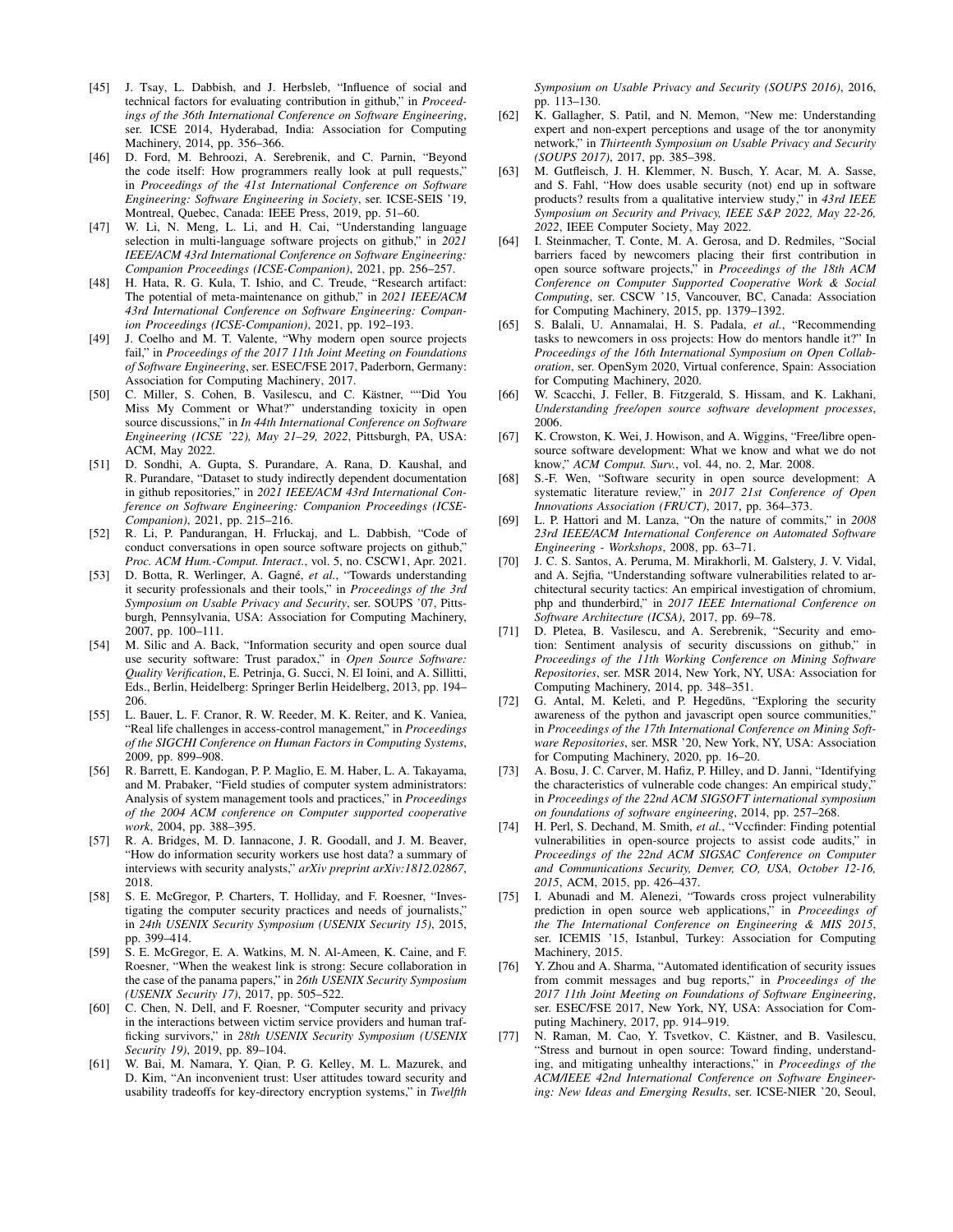South Korea: Association for Computing Machinery, 2020, pp. 57– 60.

- <span id="page-15-0"></span>[78] S. Bugiel, L. V. Davi, and S. Schulz, "Scalable trust establishment with software reputation," in *Proceedings of the sixth ACM workshop on Scalable trusted computing*, 2011, pp. 15–24.
- <span id="page-15-1"></span>[79] M. Syeed, J. Lindman, and I. Hammouda, "Measuring perceived trust in open source software communities," in *Open Source Systems: Towards Robust Practices*, F. Balaguer, R. Di Cosmo, A. Garrido, F. Kon, G. Robles, and S. Zacchiroli, Eds., Cham: Springer International Publishing, 2017.
- <span id="page-15-2"></span>[80] M. Antikainen, T. Aaltonen, and J. Väisänen, "The role of trust in oss communities — case linux kernel community," in *Open Source Development, Adoption and Innovation*, J. Feller, B. Fitzgerald, W. Scacchi, and A. Sillitti, Eds., Boston, MA: Springer US, 2007, pp. 223–228.
- <span id="page-15-3"></span>[81] V. S. Sinha, S. Mani, and S. Sinha, "Entering the circle of trust: Developer initiation as committers in open-source projects," in *Proceedings of the 8th Working Conference on Mining Software Repositories*, ser. MSR '11, Waikiki, Honolulu, HI, USA: Association for Computing Machinery, 2011, pp. 133–142.
- <span id="page-15-4"></span>[82] A. Bosu and J. C. Carver, "Impact of developer reputation on code review outcomes in oss projects: An empirical investigation," in *Proceedings of the 8th ACM/IEEE International Symposium on Empirical Software Engineering and Measurement*, ser. ESEM '14, Torino, Italy: Association for Computing Machinery, 2014.
- <span id="page-15-5"></span>[83] C. Thompson and D. Wagner, "A large-scale study of modern code review and security in open source projects," in *Proceedings of the 13th International Conference on Predictive Models and Data Analytics in Software Engineering*, Toronto, Canada: Association for Computing Machinery, 2017.
- <span id="page-15-6"></span>[84] A.-K. Groven, K. Haaland, R. Glott, and A. Tannenberg, "Security measurements within the framework of quality assessment models for free/libre open source software," in *Proceedings of the Fourth European Conference on Software Architecture: Companion Volume*, ser. ECSA '10, Copenhagen, Denmark: Association for Computing Machinery, 2010, pp. 229–235.
- <span id="page-15-7"></span>[85] J. Ryoo, B. Malone, P. A. Laplante, and P. Anand, "The use of security tactics in open source software projects," *IEEE Transactions on Reliability*, vol. 65, no. 3, pp. 1195–1204, 2016.
- <span id="page-15-8"></span>[86] V. N. Subramanian, I. Rehman, M. Nagappan, and R. G. Kula, "Analyzing first contributions on github: What do newcomers do," *IEEE Software*, 2020.
- <span id="page-15-9"></span>[87] A. Hars and S. Ou, "Working for free? motivations for participating in open-source projects," *Int. J. Electron. Commerce*, vol. 6, no. 3, pp. 25–39, Apr. 2002.
- [88] C. Hannebauer and V. Gruhn, "Motivation of newcomers to floss projects," in *Proceedings of the 12th International Symposium on Open Collaboration*, ser. OpenSym '16, Berlin, Germany: Association for Computing Machinery, 2016.
- [89] G. Pinto, I. Steinmacher, and M. A. Gerosa, "More common than you think: An in-depth study of casual contributors," in *2016 IEEE 23rd International Conference on Software Analysis, Evolution, and Reengineering (SANER)*, vol. 1, 2016, pp. 112–123.
- <span id="page-15-10"></span>[90] C. Miller, D. G. Widder, C. Kästner, and B. Vasilescu, "Why do people give up flossing? a study of contributor disengagement in open source," in *Open Source Systems*, Springer International Publishing, 2019, pp. 116–129.
- <span id="page-15-11"></span>[91] S.-F. Wen, "Learning secure programming in open source software communities: A socio-technical view," in *Proceedings of the 6th International Conference on Information and Education Technology*, ser. ICIET '18, Osaka, Japan: Association for Computing Machinery, 2018.
- <span id="page-15-12"></span>[92] I. Steinmacher, T. U. Conte, C. Treude, and M. A. Gerosa, "Overcoming open source project entry barriers with a portal for newcomers," in *Proceedings of the 38th International Conference on Software Engineering*, ser. ICSE '16, Austin, Texas: Association for Computing Machinery, 2016, pp. 273–284.
- [93] I. Steinmacher, C. Treude, and M. A. Gerosa, "Let me in: Guidelines for the successful onboarding of newcomers to open source projects," *IEEE Software*, vol. 36, no. 4, pp. 41–49, 2019.
- <span id="page-15-13"></span>[94] J. Dominic, J. Houser, I. Steinmacher, C. Ritter, and P. Rodeghero, "Conversational bot for newcomers onboarding to open source projects," in *Proceedings of the IEEE/ACM 42nd International Conference on Software Engineering Workshops*, ser. ICSEW'20,

Seoul, Republic of Korea: Association for Computing Machinery, 2020, pp. 46–50.

- <span id="page-15-14"></span>[95] G. Canfora, M. Di Penta, R. Oliveto, and S. Panichella, "Who is going to mentor newcomers in open source projects?" In *Proceedings of the ACM SIGSOFT 20th International Symposium on the Foundations of Software Engineering*, ser. FSE '12, Cary, North Carolina: Association for Computing Machinery, 2012.
- <span id="page-15-15"></span>[96] K. Blincoe, F. Harrison, and D. Damian, "Ecosystems in github and a method for ecosystem identification using reference coupling," in *Proceedings of the 12th Working Conference on Mining Software Repositories*, ser. MSR '15, Florence, Italy: IEEE Press, 2015, pp. 202–207.
- <span id="page-15-16"></span>[97] C. Casalnuovo, B. Vasilescu, P. Devanbu, and V. Filkov, "Developer onboarding in github: The role of prior social links and language experience," in *Proceedings of the 2015 10th Joint Meeting on Foundations of Software Engineering*, ser. ESEC/FSE 2015, Bergamo, Italy: Association for Computing Machinery, 2015, pp. 817–828.
- <span id="page-15-18"></span>[98] J. Salter, *Linux kernel team rejects university of minnesota researchers' apology*, [https://arstechnica.com/gadgets/2021/04/linux](https://arstechnica.com/gadgets/2021/04/linux-kernel-team-rejects-university-of-minnesota-researchers-apology/)[kernel-team-rejects-university-of-minnesota-researchers-apology/,](https://arstechnica.com/gadgets/2021/04/linux-kernel-team-rejects-university-of-minnesota-researchers-apology/) Accessed: 2021-11-27, Apr. 2021.
- <span id="page-15-19"></span>[99] T. Holz and A. Oprea, *IEEE S&P'21 program committee statement regarding the "hypocrite commits" paper*, [https : / / www . ieee](https://www.ieee-security.org/TC/SP2021/downloads/2021_PC_Statement.pdf)  security.org/TC/SP2021/downloads/2021\_PC\_Statement.pdf, Accessed: 2021-11-27, May 2021.
- <span id="page-15-20"></span>[100] K. Charmaz, *Constructing Grounded Theory*. Sage, 2014.
- [101] A. Strauss and J. M. Corbin, *Grounded theory in practice*. Sage, 1997, p. 288.
- <span id="page-15-21"></span>[102] J. Corbin and A. Strauss, "Grounded theory research: Procedures, canons and evaluative criteria," *Qualitative Sociology*, vol. 19, no. 6, pp. 418–427, 1990.
- <span id="page-15-22"></span>[103] C. Urquhart, *Grounded theory for qualitative research: A practical guide*. Sage, 2012.
- <span id="page-15-23"></span>[104] M. Birks and J. Mills, *Grounded theory: A practical guide*. Sage, 2015.
- <span id="page-15-24"></span>[105] E. Kenneally and D. Dittrich, "The Menlo report: Ethical principles guiding information and communication technology research," *SSRN Electronic Journal*, Aug. 2012.
- <span id="page-15-25"></span>[106] *Guidelines for research on the kernel community*, [https://lwn.net/](https://lwn.net/Articles/888891/) [Articles/888891/,](https://lwn.net/Articles/888891/) Accessed: 2022-03-31, Mar. 2022.

#### <span id="page-15-17"></span>APPENDIX A

#### RECRUITMENT CRITERIA

Our general recruitment approach in the repository channel was a stratified sampling in quartiles of GitHub repositories ranked by both a "*popularity*" and an "*activity*" score. We based this score on repository-level metrics provided by the GitHub API such as the number of commits and committers as well as the number of stars and forks.

Our initial repository dataset was downloaded in July 2021 from *GH Archive* [\(https://www.gharchive.org/\)](https://www.gharchive.org/), a service providing historical GitHub repository data, publicly available for further analysis. We limited our dataset to code repositories that received at least 40 commits from at least 20 distinct committers in the previous six months, which sets a minimum threshold for any given selected project's activity. This was done with the intent of excluding inactive and personal projects, in which our inquiry would either not reach active contributors or where interpersonal trust processes are irrelevant.

The resulting 15,256 repositories were enriched with up-todate data from GitHub's API, such as programming language usage, topic tags, as well as star and fork counts. Users usually give out stars as a means of bookmarking a project or to explicitly value a project's merit. A project is "forked" into a user's namespace for them to be able to make changes